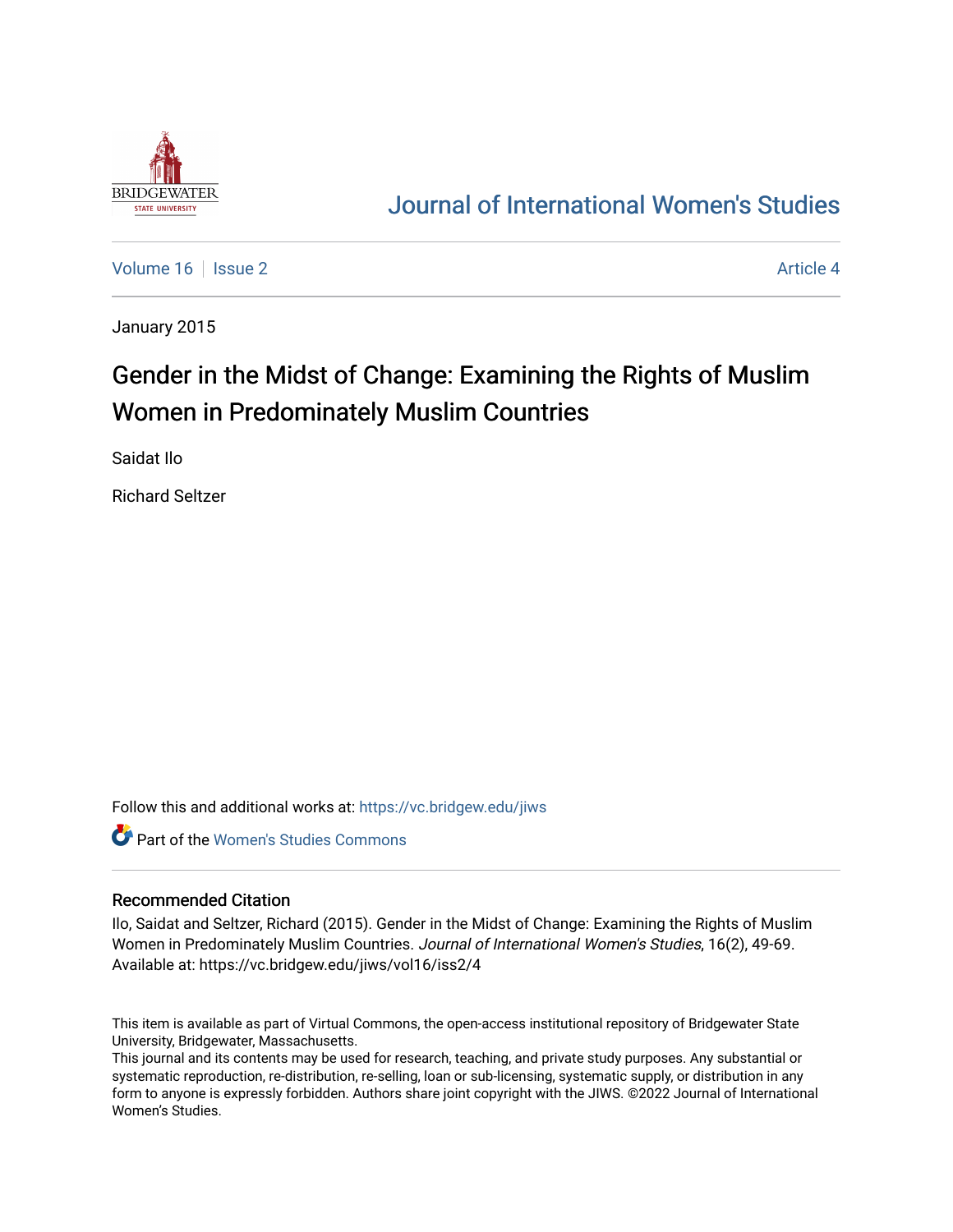Ilo and Seltzer: Rights of Muslim Women in Predominately Muslim Countries

This journal and its contents may be used for research, teaching and private study purposes. Any substantial or systematic reproduction, re-distribution, re-selling, loan or sub-licensing, systematic supply or distribution in any form to anyone is expressly forbidden. ©2015 Journal of International Women's Studies.

## **Gender in the Midst of Change: Examining the Rights of Muslim Women in Predominately Muslim Countries**

By Saidat  $Ilo^1$  and Richard Seltzer<sup>2</sup>

### **Abstract**

This study aims at contributing to the debate on whether countries with large Muslim populations will embrace gender equality. The role of women in Islamic societies remains a highly charged political and cultural issue. Women's issues are vital in the shaping of modern debates on democracy in predominantly Muslim countries.

This study utilized the 2012 Pew Global Attitudes Survey. The seven Islamic countries polled by the Pew Global Attitudes Project were Egypt, Lebanon, Jordan, Indonesia, Nigeria, Pakistan and Turkey. In the survey, nine questions were asked of a sample size of roughly 7,000 respondents. We examined attitudes towards women's equality by analyzing Muslims' responses, looking at the effects of country, education, socio-economic status, age, income, religiosity and other variables.

Some of the preliminary findings suggest that across the seven nations surveyed, broad majorities support gender equality but women are generally more likely to endorse equality than men.

*Key Words*: Muslim, Women, Equality

#### **Introduction**

l

The role of women in Islamic societies remains a highly charged political and cultural issue. Women's issues are vital in the shaping of modern debates on democracy in predominantly Muslim countries. Often times the "Muslim World" is seen as a homogeneous block. The so-called "Muslim World" consists of a diverse group of individuals, spanning the Middle East, Eastern Europe, Africa, south of the Sahara, and Southeast Asia. Over one billion individuals practice Islam and are of different races, cultures, languages, traditions, and levels of modernity. After the terrorist attack on September 11, 2001 generalizations and stereotypes about Muslims became standard. It is widely believed that Islam is a misogynistic religion and that Muslims do not support gender equality. What this study illustrates is the vast difference between seven nations with large Muslim populations and how those differences affect views on the rights of women. This paper will examine whether the respondents support gender equality and to what degree.

<sup>&</sup>lt;sup>1</sup> Ms. Saidat Ilo is a doctoral student at Howard University in Washington, DC, USA. Her areas of specialization are International Relations and American Government. She is currently working on her dissertation titled, Governance and Growth: Examining the Competing Bilateral Economic Relationship among Nigeria, China, and the United States 2001-2011.

 $2^{2}$  Professor Richard Seltzer teaches Research methods in the Political Science Department at Howard University.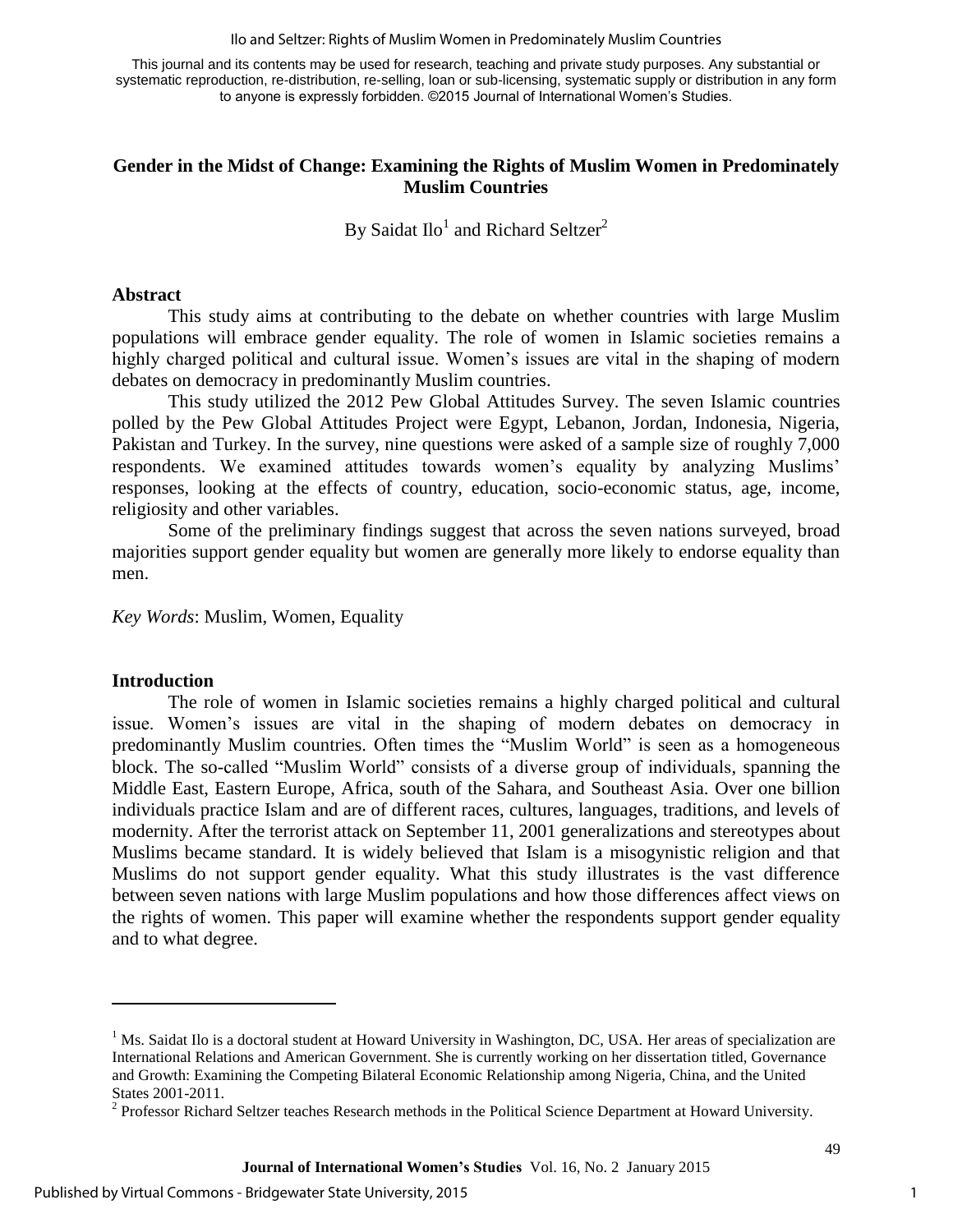## **Literature Review**

 We begin this literature review by discussing the effects of country and how the differences between the nations can have an effect on gender roles. The state is generally viewed as an agent of modernization which gives rise to democracy, individualism and a push for gender equality. Max Weber argued that religion was one of the primary reasons for the different ways cultures have developed; states that are extremely religious were less likely to embrace modernization. Furthermore Weber contended that modernization gives rise to secularism and modernized states are more supportive of women's rights. Daniel Lerner (1958) predicted that changes in a nation's attitudes, communication systems, and social roles would contribute to the development of modern states in place of traditional Islamic ones. Due to the diversity of states within our study, discussions on attitudes about Muslim women's rights must be understood under the context of country effect. The countries in this study have many differences ranging from levels of modernity to cultural and racial variations. The attitudes towards gender equality in predominately Muslim countries cannot simply be explained or predicted because these nations share the same religion. The countries differ dramatically in history, population, tradition, language, norms and the nature of Islam being practiced. Rizzo et al. (2007) add, "Although much of the research on gender equality and religious identification and democratic outcomes utilizes demographic and structural data, it passes over the importance of public opinion to the process of democratization" (2007:1155). Local traditions, customs and national identity shape how citizens view gender issues and treat women in their societies. Because the countries in the study are so different we expect the findings of the survey to yield varying results. While these countries are considered Muslim countries, their national stories prevent them from having similar attitudes towards women's rights.

In Ronald Inglehart and Pippa Norris' seminal text (2003), the authors attempt to provide a world view of the "rising tide" of gender equality by examining both the causes and consequences of the changes in the culture, religiosity, political, industrialization, and generational shifts taking place in nations around the globe. The authors expected that the systematic differences in cultural indicators of gender equality would be found between societies based on their level of economic development; within societies based on generational cohorts; between women and men; and within societies based on structural and cultural factors such as education and class. The authors also hypothesized that the process of secularization which is gradually accompanied by societal modernization weakens the strength of religious values and fuelling the rising tide of gender equality. Inglehart and Norris stress the importance of culture and religiosity and gauge to what degree do each affect gender parity. What the authors discovered were perceptions of the appropriate division of roles in the home and family, paid employment, and the political sphere are shaped by the predominant culture in more traditional societies.

Gender also has an affect on whether individuals will support equality between the sexes. As Davis and Robinson (1991) note, "We assume that movements that support feminist principles have had a greater impact on women's attitudes than men's. Although feminism is often directed at men and women, the movement has had greater following among women than among men" (1991:75). The authors explain that, "The underdog thesis predicts that individuals who are disadvantaged by the distribution of opportunities, treatment and conditions will be more conscious of inequality than individuals who are advantaged" (1991:73). Therefore, we suspect that women will be more supportive of gender parity than men because they are the victims of inequality.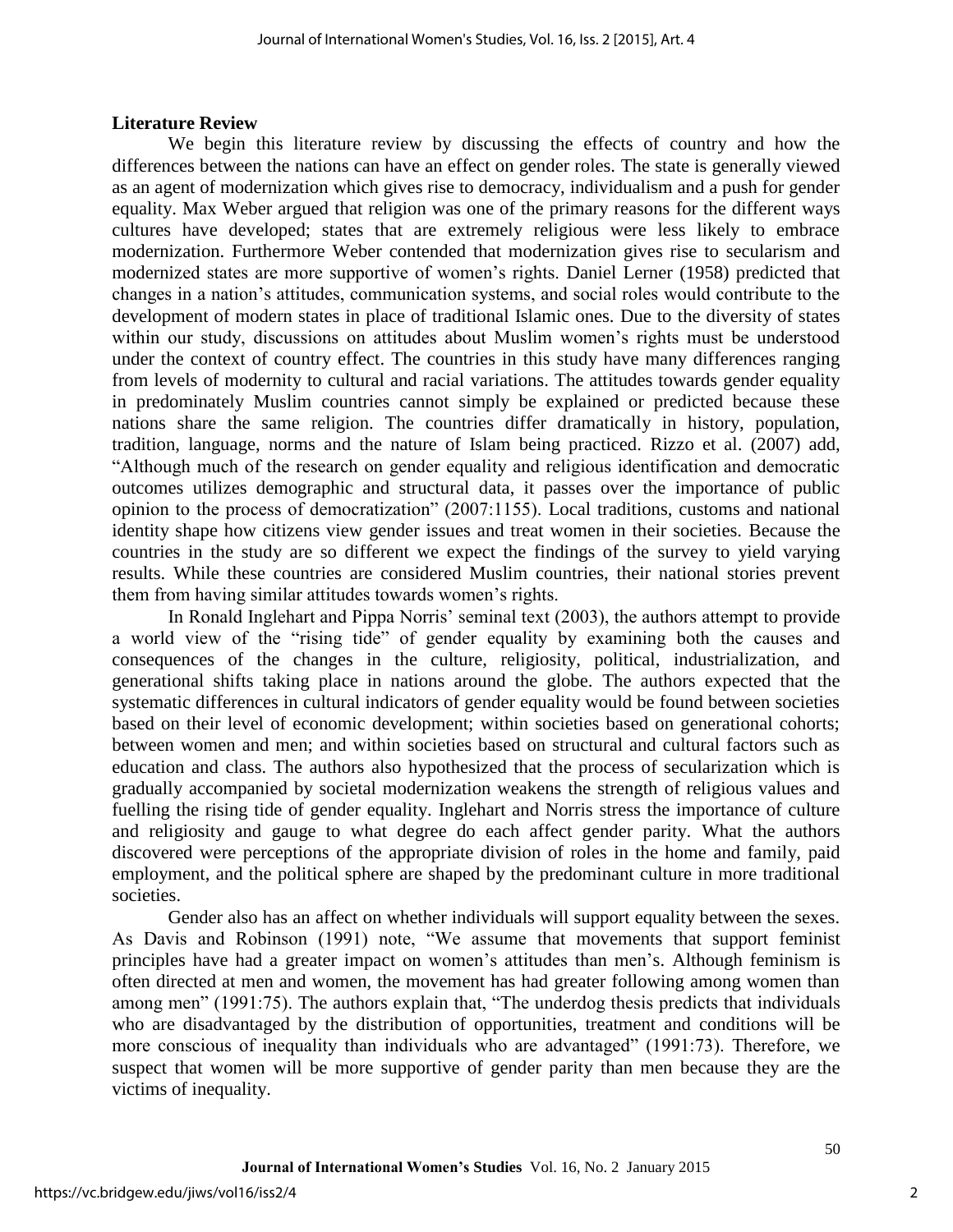Inglehart and Norris found that support for gender equality were strongest among the youth, women, those with higher levels of education, and who were more secular. However, the authors discovered that there was little to no change in attitude among young people in agrarian societies who still retain traditional values and ideals regarding gender roles. Moreover, the authors concluded that postindustrial societies have a higher rate of gender equality, meaning they have experienced cultural shifts, economic growth, access to education, are generally secular, maintain a healthier political environment which are open to female leaders. All of these factors are necessary in order to foster equal rights between men and women. With regard to Muslim countries, the authors note that these nations, with the exception of a few oil producing countries, are still in the early stages of modernization therefore gender equity has not materialized.

The role of religion has also been viewed by many as a hurdle to women gaining the same rights as men. In many religions including Islam, women have maintained a subservient role. In Catholicism women are still unable to serve as priests and recently Pope Francis reiterated the ban; and in Orthodox Judaism women cannot be rabbis. Niels Spierings et al. (2008) contend that "there are reasons to expect that positions taken within Islam can have negative effects on the position of women" (2008:5). Due to Islam's strong patriarchal views on society, the role of women is therefore limited. In Donna Sullivan's article (1991), she speaks to the challenges faced by women which are grounded in religious practices. The author argues that, "The most comprehensive challenges mounted by states to the international norms guaranteeing women's rights, and their application, have been couched as defenses of religious liberty" (1991:795). According to Sullivan those who have challenged the use of religion as a tool to oppress women denying them their civil liberties do so under the guise of freedom of religion which is protected under international law. "Some international human rights advocates have cited these claims to explain their reluctance to examine the status of women under religious law and the impact of religious and customary practices on women's human rights" (1991:796). Sullivan also notes that a woman's ability to exercise her individual rights is also constrained by the society in which she lives; and factors in addition to religion such as class, race, and ethnicity all have an impact on gender equity.

Education is typically an indicator used to measure levels of modernity. Ertürk writes, in her book chapter entitled *Turkey's Modern Paradoxes: Identity Politics, Women's Agency, and Universal Rights*, "Education is often attributed a transformative capacity" (2006:86). Many people contend the more educated a person is the more open they are to being tolerant of others regardless of race, gender, sexual orientation and other location. Education is seen as a powerful mechanism that teaches individuals to be more accepting of others by giving them the experience of learning and interacting with people different than themselves. Also, according to Nancy Davis and Robert Robinson (1991) there are two contending theories that can explain education as an effect, the enlightenment thesis and reproductive thesis. The authors explain, "According to the enlightenment thesis, education produces a greater awareness of inequality in society by familiarizing individuals with experiences different from their own (including those of the other sex) and inculcates Enlightenment ideals that promote equal treatment for all. Thus, highly educated individuals will be more likely to perceive inequality than individuals with less education and to favor efforts to reduce inequality" (1991:73). The reproductive thesis on the other hand contends that, "Education increases awareness of inequality while encouraging its acceptance" (1991:73). The authors argue due to the competitive nature of education, rewarding individualistic endeavors, highly educated people may perceive inequality more than individuals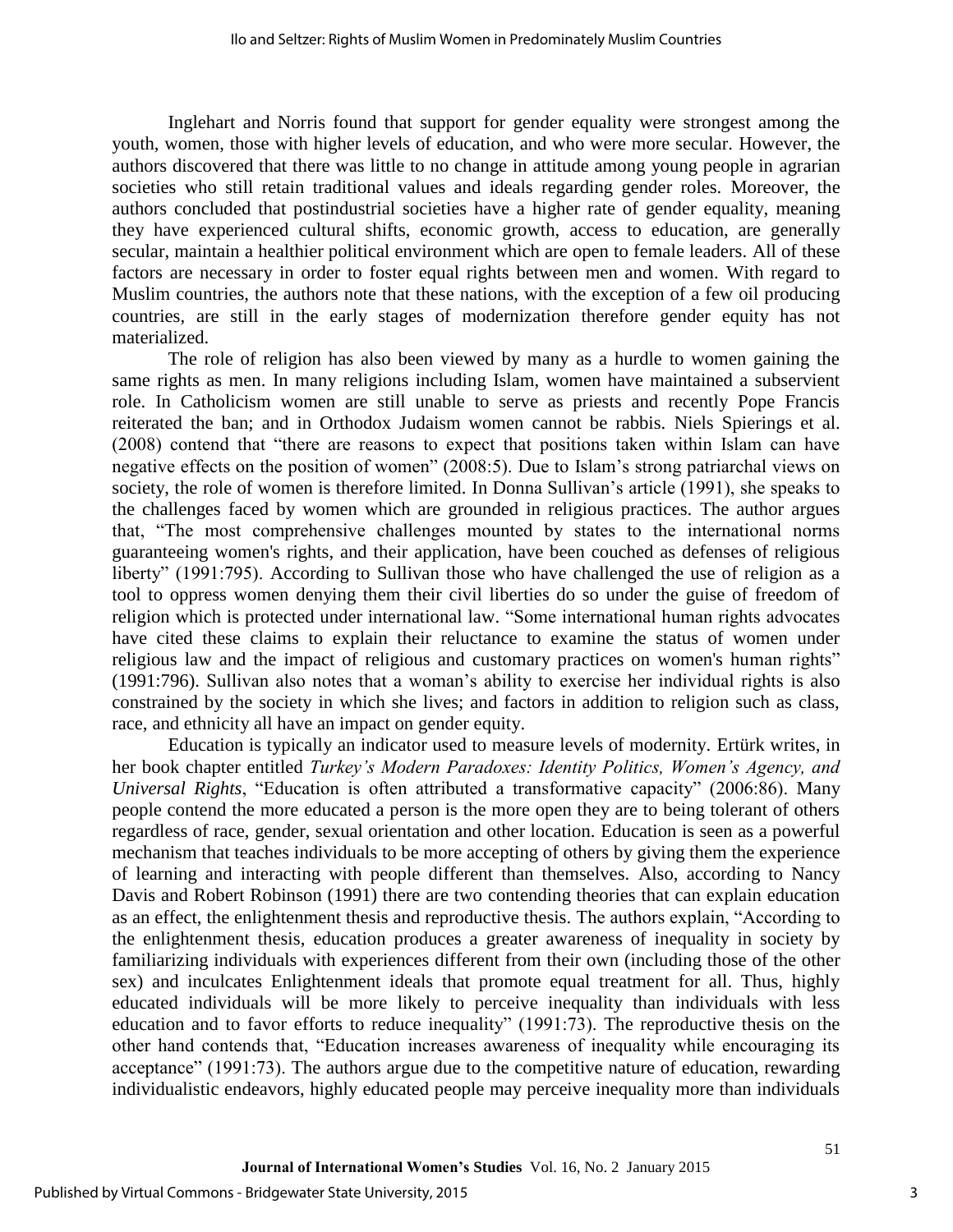with less education, but will be less favorable to reduce the inequality. Reducing inequality may lead to increase competition for limited resources and jobs which highly educated people benefit from as a result of the hierarchical structure.

Similar to education, one's income can dictate interactions individuals have with people who are of different races, religions and walks of life thus making them more tolerant. Rizzo et al. (2007) add, "Sociologists and political scientists have repeatedly demonstrated that demographic and social status characteristics are important predictors of political attitudes and behavior. In particular, socioeconomic status (education, social class and income), age and sex consistently appear as either major explanatory variables or necessary controls in research on political activity and attitudes…" (2007:1157). The authors in their work, as well as this research, expect the better educated, younger respondents and higher SES would yield positive results in our findings. According to Davis and Robinson (1991) the underdog thesis also applies to income; those earning less perceive gender inequality more than others. The authors explain that the threat hypothesis whereby men with limited income may see women as a threat to their jobs and as a result men may refuse to admit gender inequality exists. The threat hypothesis may help to explain men who oppose efforts for gender equality they see as elevating women at their expense.

Age has been traditionally used as an indicator expressing how the generation gap between the young and old shape how individuals see issues of their time. Inglehart (1977) notes, "Postmodernization theory suggests that in advanced industrial societies the growth of postmaterialist values among younger generations has led to a gradual but steady decline in the class politics of economic and physical security, opening the way for greater priority being given to the values of freedom, self-expression and gender equality." It is argued with every generation, barriers are broken and individuals learn to be more tolerant and accepting of others. In the modern era, the youth have been affected by technology and with the popularity of social media younger people are more open. Generational gaps allows for the youth to embrace cultural shifts and changes in lifestyle which are often met with resistance by older individuals. We expect young people to be more conscious of gender inequality than older people and thus have a desire to support equal rights.

## **Methodology**

The purpose of this study is to evaluate how people in seven predominantly Muslim countries feel about women's rights. We examine the extent to which citizens of the seven countries have different attitudes toward women's issues and whether various demographic attributes help to predict these attitudes. The survey utilized in this paper derives from the 2010 PEW Global Attitudes Project which conducts periodic public opinion surveys to gauge how individuals feel about a variety of issues around the globe.

PEW surveyed respondents in 22 nations; however, we were only interested in Muslims living in the seven predominately "Muslim" countries: Egypt, Indonesia, Lebanon, Jordan, Nigeria,<sup>3</sup> Pakistan and Turkey. In our analysis we excluded all non-Muslim respondents. The interviews were conducted face-to-face in the native languages of those being interviewed.

 $\overline{\phantom{a}}$ 

 $3$  The results for Nigeria often appear at odds with those of other countries. Given this issue, we contacted PEW to determine whether any irregularities occurred during data collection. PEW replied that no such irregularities occurred.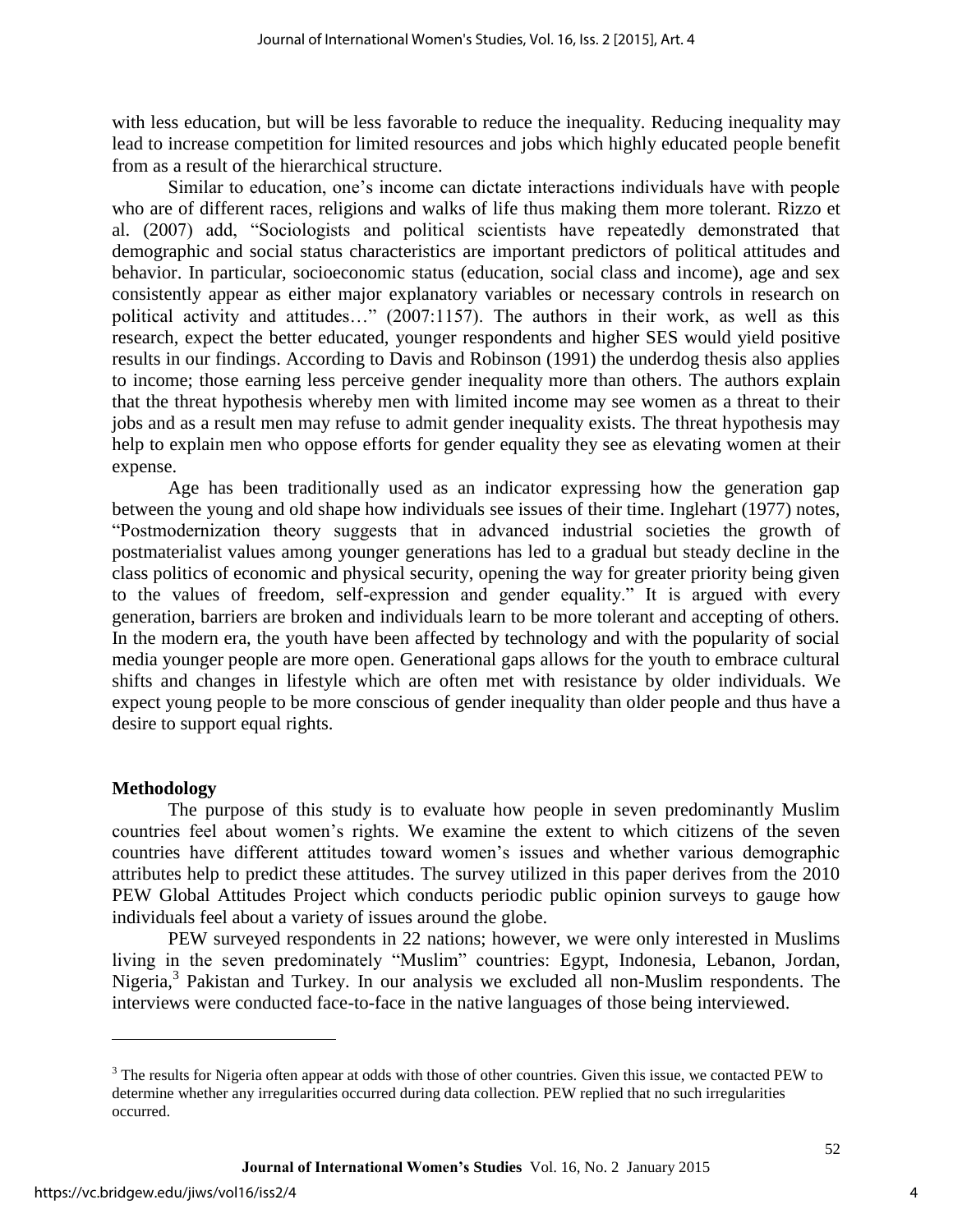The interviews were conducted under the direction of Princeton Survey Research Associate (PSRA) International. All surveys are based on national samples except in Pakistan, where the sample were disproportionately urban. Cluster sampling was used by PSRA in all seven countries. With the exception of Pakistan (N=2,000), the approximate sample size in each countries was about 1,000. A fuller discussion of the countries is found In the Appendix.

Although ten questions were asked in reference to views on gender equality, for the purposes of this study, we only focused on five of those. The questions were: "Do you think women should have equal rights with men, or shouldn't they"?; "When all things are considered who has a better life in this county—men or women"?; "Do you think women should be able to work outside the home"?; "When jobs are scarce, men should have more rights to a job than women"; "Men get more opportunity than women for jobs that pay well, even when women are as qualified as men for the job". These particular questions were selected because they examine different dimensions of women's rights. The questions examine women's rights in the abstract, what should happen in the nations surveyed and what is the reality in these countries. The question on whether women should have equal rights with men examines gender equality in the abstract. The questions about women and the employment factor, being able to work outside of the home and whether men should have more rights to a jobs over women when jobs are scarce and well-paying jobs gauges what should happen in these countries. Lastly, the question asking who has a better life between the two sexes and whether women are treated fairly in the job market during poor economic conditions probe the realities of life in the respective nations.

For each question, we first determine whether there are differences between the seven countries. Furthermore, within each country we examine whether there are differences based upon the following nine variables: gender, income, education, age, number of children, how often they prayed, how many days they fasted for Ramadan, how important they said religion is in their life and whether the respondent is Sunni, Shia or simply consider themselves Muslim<sup>4</sup>. In order to conclude that a variable had an effect, it had to be statistically significant ( $p<.05$ , using Chi Square) and substantively significant (a difference greater than ten percentage points).

 Furthermore, we were interested in whether these nine variables impacted the seven countries differently. For example, we found that gender had a greater role in predicting attitudes toward women in Egypt compared to the other six countries. In order to make this determination, we ran a series of logistic regressions that included interaction terms for each country and each of the other nine predictor variables.

#### **Results**

 $\overline{\phantom{a}}$ 

In the analysis below we examine each of the five questions sequentially.

 $4$  We did not analyze sect in each country as most countries are almost exclusively one sect.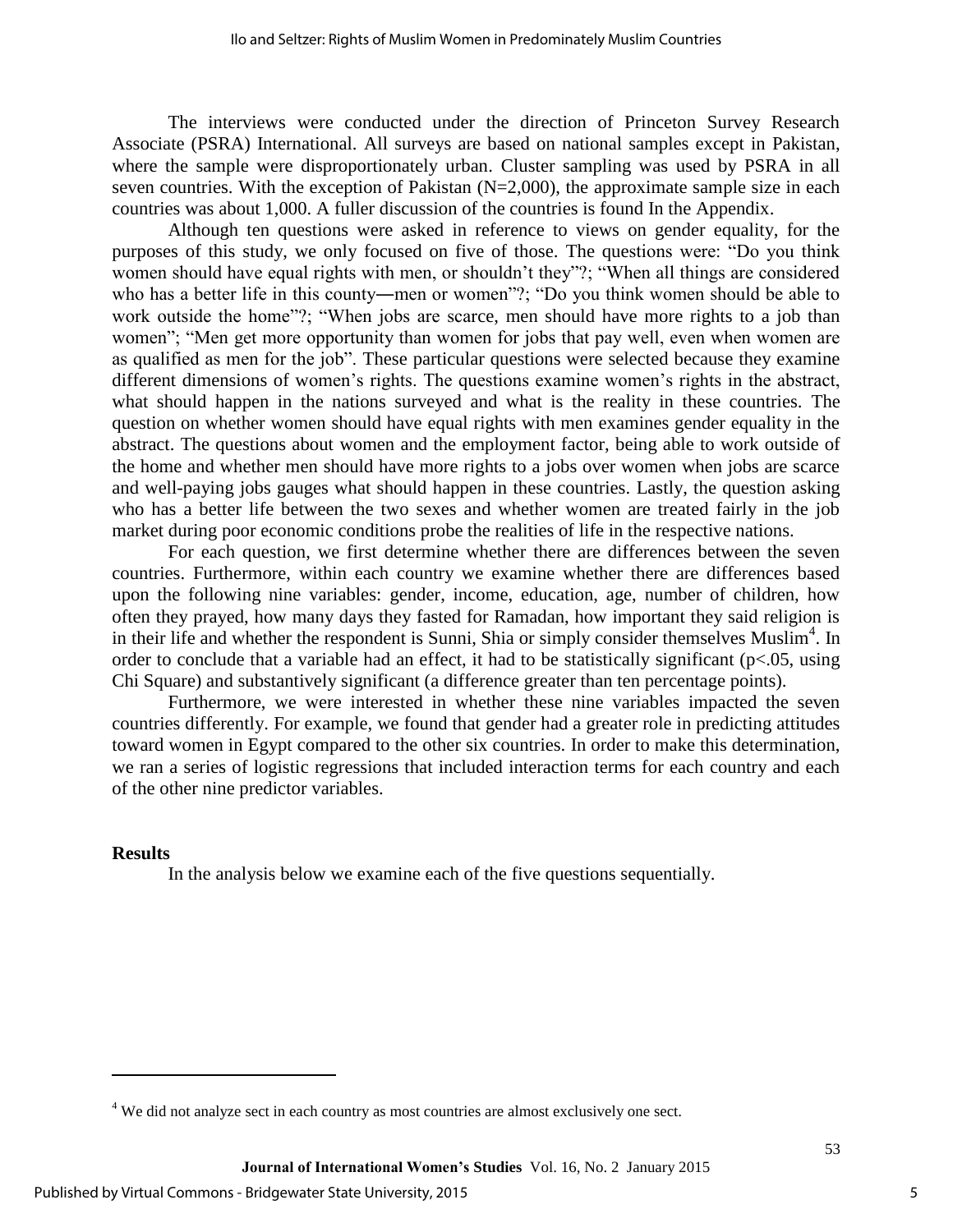## *Women's Rights in the Abstract*

Do you think women should have equal rights with men, or shouldn't?

|                    |                  | Overall | Egypt    | Jordan  | Lebanon | Nigeria | Pakistan | Indonesia     | Turkey |
|--------------------|------------------|---------|----------|---------|---------|---------|----------|---------------|--------|
| <b>Total Yes</b>   |                  | 72      | 65       | 66      | 97      | 39      | 82       | 65            | 92     |
| Gender             | Male             | $65*$   | $48 * @$ | 58*@    |         | $27*$   | $72*$    | 56*           | 89@    |
|                    | Female           | 84      | 83       | 75      |         | 52      | 92       | 74            | 95     |
| Income             | Lowest $3^{rd}$  | 74      |          |         |         | 53@     | 80@      | $60*$         |        |
|                    | Middle 3rd       | 71      |          |         |         | 29      | 80       | 59            |        |
|                    | Highest $3rd$    | 79      |          |         |         | 35      | 87       | 75            |        |
| Education          | Primary          | 73      | 59@      | $63*$ @ | 94@     | 26@     |          |               |        |
|                    | HS/HSGrad        | 75      | 67       | 73      | 100     | 50      |          |               |        |
|                    | College          | 79      | 74       | 67      | 95      | 41      |          |               |        |
| Age                | 18-29            |         |          |         |         |         |          | $73*$ @       |        |
|                    | 30-49            |         |          |         |         |         |          | 62            |        |
|                    | $50+$            |         |          |         |         |         |          | 59            |        |
| PrayDaily          | Rare             | $88*$ @ | $84*@$   |         |         | $7*$    | 90*      |               | 92@    |
|                    | Weekly           | 79      | 47       |         |         | 80      | 79       |               | 87     |
|                    | Daily            | 72      | 66       |         |         | 38      | 82       |               | 96     |
| FastRamadan        | Rarely           | 78      |          |         |         | $48*$   |          |               |        |
|                    | <b>Most Days</b> | 78      |          |         |         | 50      |          |               |        |
|                    | All              | 70      |          |         |         | 34      |          |               |        |
| RelImp             | Very Import      | 74      |          |         |         | $36*$   |          |               |        |
|                    | Else             | 82      |          |         |         | 67      |          |               |        |
| Children           | Zero             | 79*     |          |         |         | $41*$   |          | $61^{\ast} @$ |        |
|                    | $1 - 3$          | 77      |          |         |         | 47      |          | 67            |        |
|                    | $4+$             | 67      |          |         |         | 28      |          | 47            |        |
| <b>Muslim Sect</b> | Sunni            | $76*$   | $64*$    |         |         | $26*$   |          |               |        |
|                    | Shia             | 86      |          |         |         | $22\,$  |          |               |        |
|                    | Muslim           | 69      | 74       |         |         | 60      |          |               |        |

#### **Table 1**

In order to make the table more readable, results are only displayed if they are both statistically significant (p<.05) and substantively significant (difference between groups exceeds 10 percentage points). Statistical significance for country x demographic variable effects is determined by the addition of an interaction term in a logistic regression.

\* statistically significant and difference greater than 10 points

@ significant 3 way interaction with country and variable using Logistic Regression

Note: We do not display the results from the logistic regression for Muslim Sect. This is because for many countries Muslims are predominately of one sect. However, we do display significant results from the crosstabs.

 Almost three-quarters of respondents believed that men and women should have equal rights.

**Country** The greatest support for women's rights occurred in Lebanon (97%) and Turkey (92%). The least support occurred in Nigeria (39%).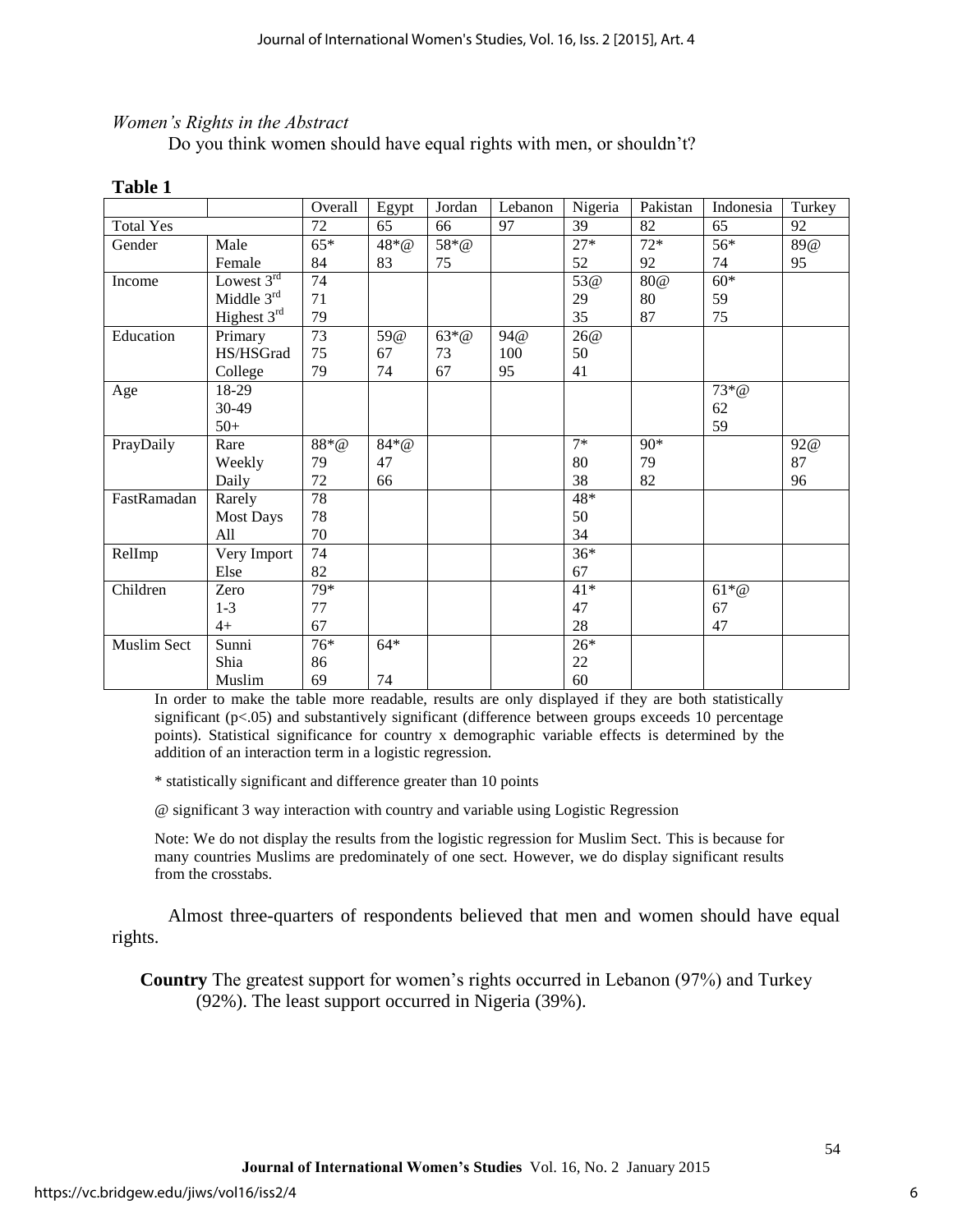- **Income** Overall, income did not serve as a strong indicator as to whether respondents would support gender equality.<sup>5</sup> However, in Nigeria those with the lowest income had the greatest support for women's rights  $(53\% \text{ v. } 35\%)$ , while in Indonesia those with the highest income had the greatest support (75% v 60%).
- **Education** did not play a vital role in determining how respondents would answer this question. However, in some countries (Jordan, Lebanon and Nigeria) those with a high school degree had greater support for women's rights than those with less education or more education. In Egypt, those with more education were more likely to support women's rights.
- **Age** overall was not statistically significant. Although, in Indonesia those between the ages of 18-29 are most likely to support gender equality compared to those between the ages of 30-49 and 50+.
- **Gender** Women are more likely to support equal rights than men (84% v 65%). This gender difference was particularly strong in Egypt (83% v 48%).
- **Children** Overall, respondents with more than 4 children were less supportive of equal rights for women. This was particularly true in Indonesia and Nigeria.
- **Pray Daily** The less one prayed the more likely they were to support gender equality.
- **Fast Ramadan** played a significant role in only one nation. Nigerians (50%) who fasted most days during Ramadan had a greater support for women's rights than those who rarely fasted or fasted throughout the month.
- **Religious Importance** was only substantially significant in Nigeria. Respondents who believe religion is not very important are more supportive of gender equality than those who do not (67% v. 36%).
- **Muslim Sect** Overall, those who identified themselves as Shia were the most supportive of equal rights. In Nigeria however, those who consider themselves Muslim were more likely to be supportive of equal rights.

l

 $<sup>5</sup>$  Income is not seen as an overall strong indicator because the percentage difference was less than ten points.</sup> However, in order to allow comparisons, we display the overall differences in the table that are statistically significant. For country x other variable effect, we only display results in which there is a difference greater than ten points or there was significant three-way interaction in the logistic regression. We do not discuss all significant three-way interactions. Some of the effects are small and others are difficult to make sense of.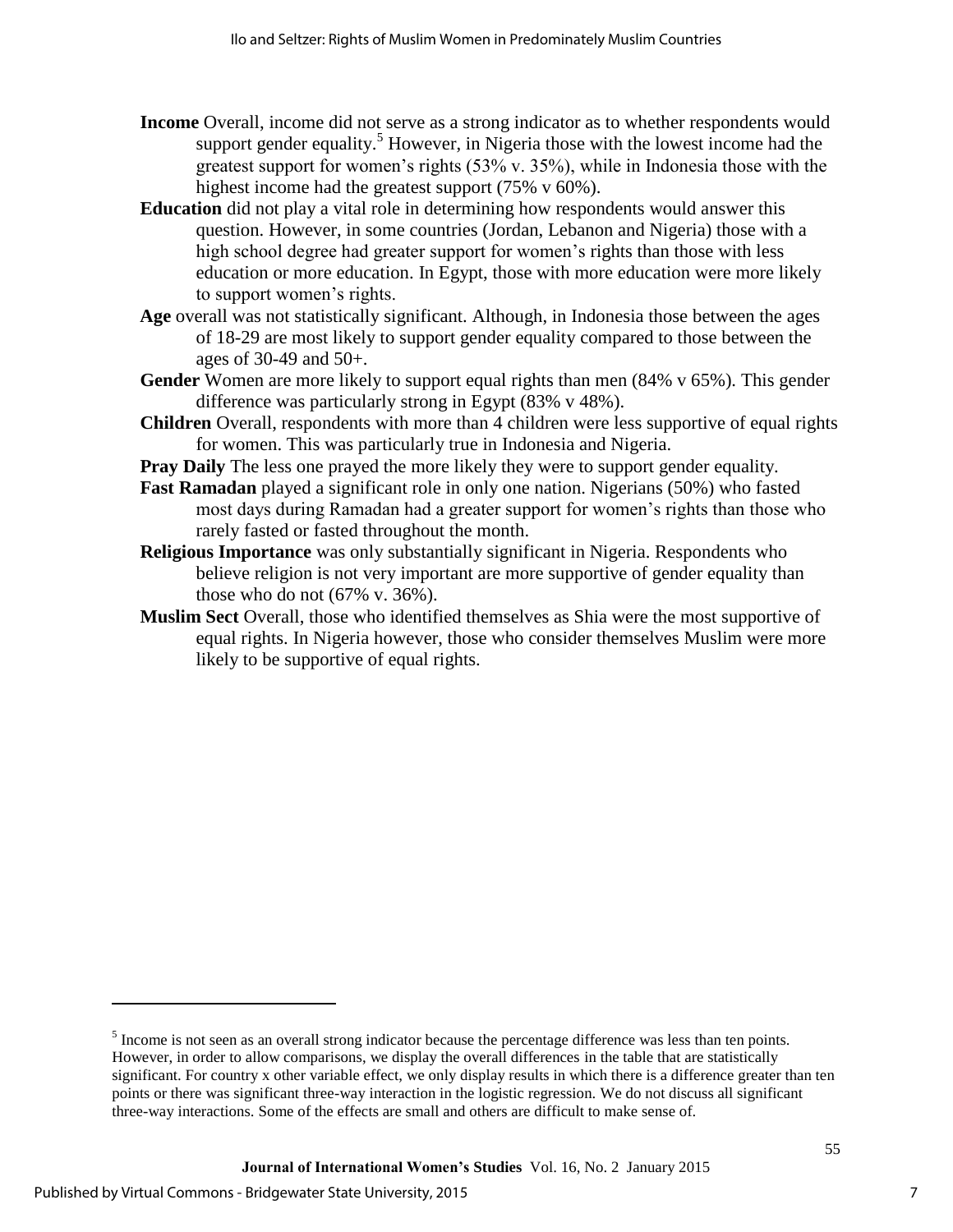## *Q69B Women Work Outside of Home*

Please tell me whether you agree or disagree with the following statement: women should be able to work outside of the home.

|                         |                  | Overall | Egypt              | Indonesia          | Jordan             | Lebanon       | Nigeria  | Pakistan | Turkey |
|-------------------------|------------------|---------|--------------------|--------------------|--------------------|---------------|----------|----------|--------|
| <b>Completely Agree</b> |                  |         | 23                 | 20                 | 22                 | 70            | 43       | 50       | 70     |
| Gender                  | Male             | $31*$   | $10 \times \omega$ | $15 \times \omega$ | $10 \times \omega$ | $65*@$        | $35*$    | $32*@$   | 66@    |
|                         | Female           | 50      | 36                 | 25                 | 34                 | 75            | 51       | 67       | 73     |
| Income                  | Lowest $3rd$     |         |                    |                    |                    | $67*$         |          | 43*      | 69@    |
|                         | Middle 3rd       |         |                    |                    |                    | 58            |          | 51       | 64     |
|                         | Highest 3rd      |         |                    |                    |                    | 82            |          | 53       | 68     |
| Education               | Primary          | $40*$   | $21*$              | 20@                |                    | $61*$         | $35 * @$ | $47 * @$ |        |
|                         | HS/HSGrad        | 41      | 20                 | 21                 |                    | 77            | 48       | 46       |        |
|                         | College          | 50      | 32                 | 7                  |                    | 70            | 47       | 63       |        |
| Age                     | 18-29            | 43      |                    |                    |                    | $73 * \omega$ |          | $51*@$   |        |
|                         | 30-49            | 43      |                    |                    |                    | 71            |          | 52       |        |
|                         | $50+$            | 38      |                    |                    |                    | 62            |          | 42       |        |
| PrayDaily               | Rare             | $60*$   | 53*                |                    | $14*@$             |               | $15*$    | 51@      | $81*$  |
|                         | Weekly           | 48      | 50                 |                    | 4                  |               | 68       | 44       | 71     |
|                         | Daily            | 38      | 22                 |                    | 27                 |               | 42       | 52       | 64     |
| FastRamadan             | Rarely           | $49*$   |                    | 25@                | $47 * @$           | $67*@$        | 59*      |          | $74*$  |
|                         | <b>Most Days</b> | 46      |                    | 19                 | 25                 | 60            | 45       |          | 71     |
|                         | All              | 35      |                    | 20                 | 17                 | 81            | 38       |          | 57     |
| RelImp                  | Very Import      | 40      | $20*$              |                    | $20 * @$           |               | $41*$    | 50@      | 70@    |
|                         | Else             | 52      | 33                 |                    | 32                 |               | 60       | 45       | 69     |
| Children                | Zero             | $49*$   | $35*$ @            | $16 \times Q$      |                    | $65 * @$      | 48@      | 50@      |        |
|                         | $1 - 3$          | 42      | 21                 | 21                 |                    | 72            | 45       | 51       |        |
|                         | $4+$             | 37      | 18                 | 31                 |                    | 86            | 41       | 50       |        |
| Muslim Sect             | Sunni            | 43*     | $19*$              | $12*$              |                    | $77*$         | 45*      |          | $68*$  |
|                         | Shia             | 57      |                    | 29                 |                    | 63            | 19       |          | 100    |
|                         | Muslim           | 36      | 40                 | 22                 |                    |               | 48       |          | 82     |

#### **Table 2**

See the key in Table 1 for an explanation.

- **Country** The greatest support for women being able to work outside of the home was in Lebanon (70%) and Turkey (70%). The least support occurred in Indonesia (20%), Jordan (22%) and Egypt (23%).
- **Income** did not serve as a strong indicator as to whether women should be able to work outside of the home. In Lebanon a "U shape" relationship occurred where those in the lowest and highest income bracket were more supportive of women working outside of the home. In Pakistan (43%) those in the lowest income bracket were least supportive of women working outside of the home.
- **Education** Overall, those who attended college were more in support of women working outside of the home. However, in Lebanon and Nigeria, those with less education were more supportive.
- **Age** There was a tendency, particularly in Lebanon and Pakistan for older respondents not to support women working outside of the home.
- **Gender** Women are more likely to support being able to work outside of the home than men (50% v 31%). This gender difference was particularly strong in Pakistan (67% v 32%) and Egypt (36% v 10%).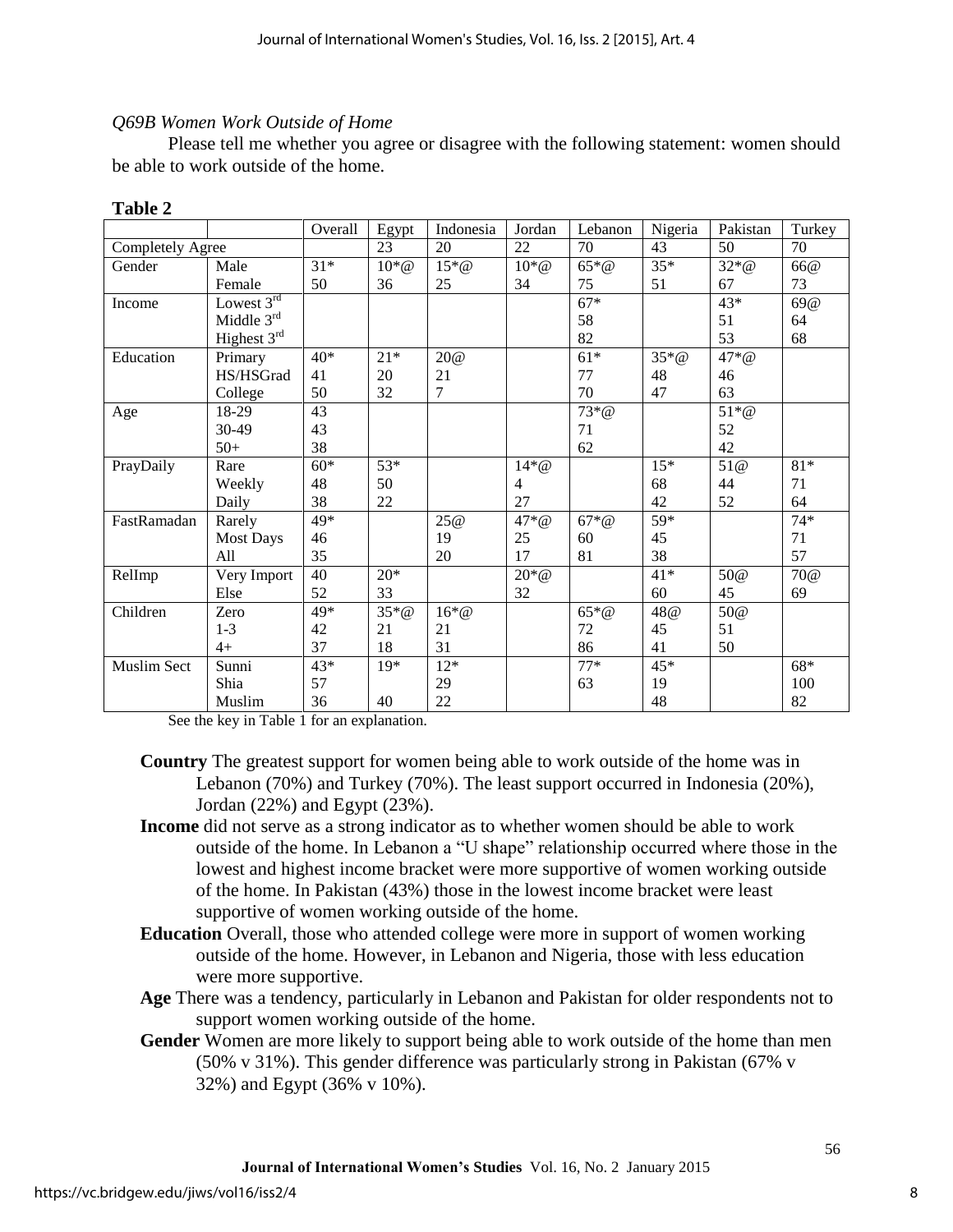- **Children** Overall those with fewer children are more supportive of women being able to work outside of the home.
- **Pray Daily** Overall, the less one prayed the more likely one would support women working outside of the home. This was particularly strong in Egypt. In Nigeria, however, a "U shape" relationship occurred where those who prayed weekly were more supportive of women working outside of the home.
- **Fast Ramadan** The frequency of how often one fasts during Ramadan has an impact on 5 of the 7 countries surveyed. Those who rarely fasted supported women working outside of the home in Turkey (74%), Nigeria (59%) and Jordan (47%). The contrary holds true for Lebanon (81%) those who fasted every day during the month of Ramadan were supportive of women's right to work outside of the home.
- **Religious Importance** Overall, those who stated religion was not very important were more likely to be in support of women working outside of the home.
- **Muslim Sect** served as a mixed bag and had interesting effects in Egypt, Lebanon Nigeria and Turkey. In Egypt 40% of Muslims (no Shia population), 77% of Lebanese Sunnis, 48% of Nigerian Muslims and 100% of Turkish Shias are more in favor of women working outside of the home.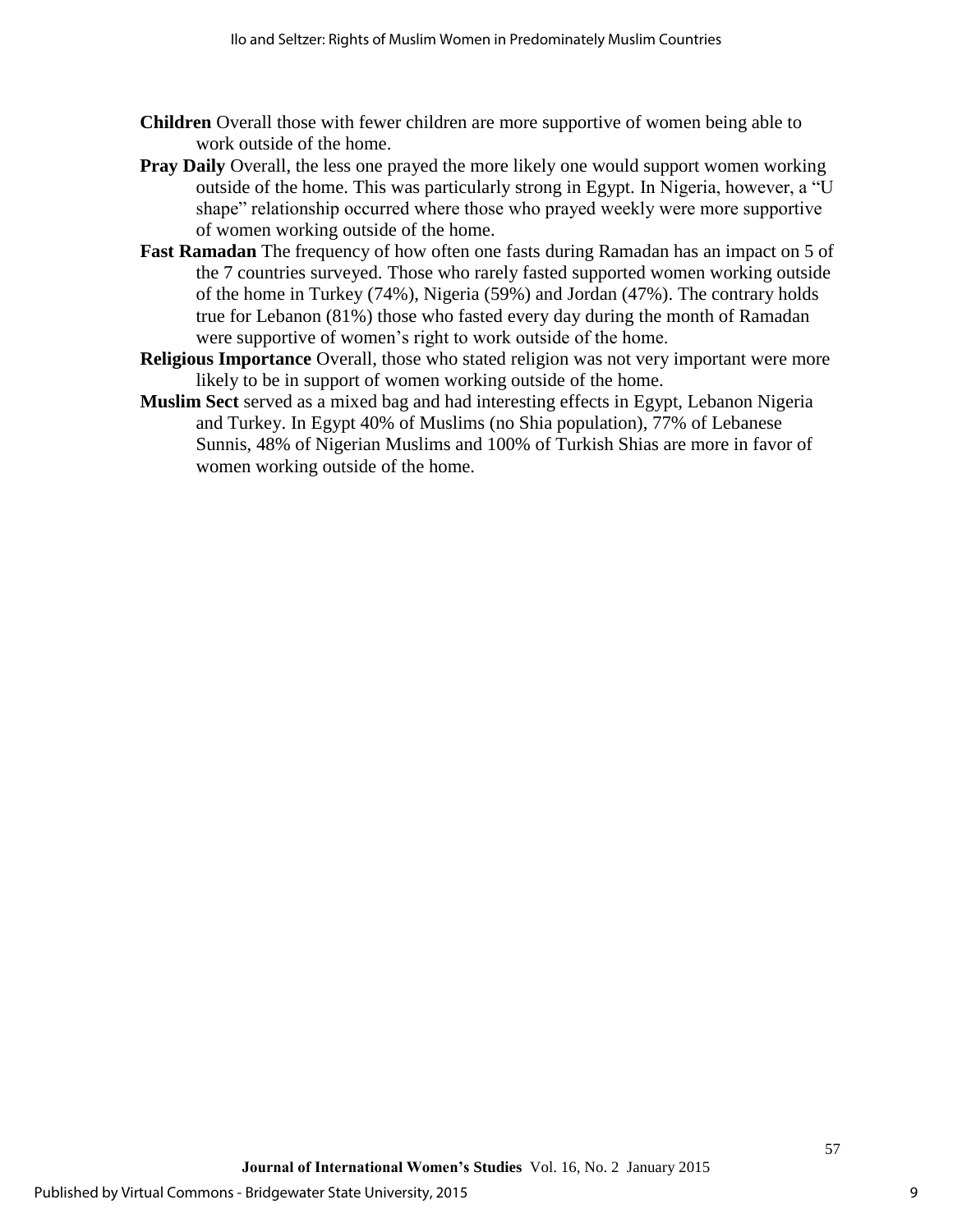## *Q69C Equal Employment When Times Are Tough*

Please tell me whether you agree or disagree with the following statement: When jobs are scarce, men should have more right to a job than women.

|                  |                  | Overall | Egypt | Indonesia | Jordan          | Lebanon  | Nigeria  | Pakistan | Turkey  |
|------------------|------------------|---------|-------|-----------|-----------------|----------|----------|----------|---------|
| Completely Agree |                  | 41      | 46    | 23        | 34              | 23       | 59       | 60       | 40      |
| Gender           | Male             | 48*     | 59*@  |           | $48 * @$        |          | $63*$    | 58@      | 40@     |
|                  | Female           | 38      | 30    |           | 19              |          | 50       | 63       | 41      |
| Income           | Lowest 3rd       | 40      |       | 23@       | $\overline{27}$ | 23@      |          |          | $35*$ @ |
|                  | Middle $3rd$     | 43      |       | 26        | 31              | 23       |          |          | 45      |
|                  | Highest 3rd      | 39      |       | 20        | 45              | 19       |          |          | 41      |
| Education        | Primary          | 45      |       |           |                 |          | $47 * @$ |          | 41@     |
|                  | HS/HSGrad        | 38      |       |           |                 |          | 62       |          | 41      |
|                  | College          | 44      |       |           |                 |          | 73       |          | 36      |
| Age              | 18-29            |         |       |           |                 |          |          |          |         |
|                  | 30-49            |         |       |           |                 |          |          |          |         |
|                  | $50+$            |         |       |           |                 |          |          |          |         |
| PrayDaily        | Rare             | 42      | $36*$ |           | $24*@$          |          | $39*$    |          | 43      |
|                  | Weekly           | 46      | 40    |           | 31              |          | 92       |          | 46      |
|                  | Daily            | 42      | 46    |           | 34              |          | 58       |          | 35      |
| FastRamadan      | Rarely           | $50*$   | 40@   | 25@       | $75*$           | $23*@$   |          |          | $50*$   |
|                  | <b>Most Days</b> | 45      | 47    | 17        | 36              | 30       |          |          | 40      |
|                  | All              | 38      | 45    | 26        | 28              | 15       |          |          | 30      |
| RelImp           | Very Import      | 45*     | 47 @  |           |                 | 26@      |          | $61*$    | 42@     |
|                  | Else             | 33      | 38    |           |                 | 18       |          | 50       | 35      |
| Children         | Zero             | 40*     | 43@   |           |                 | $26 * @$ |          | 61@      |         |
|                  | $1 - 3$          | 41      | 46    |           |                 | 21       |          | 61       |         |
|                  | $4+$             | 51      | 47    |           |                 | 36       |          | 60       |         |
| Muslim Sect      | Sunni            | $45*$   | 45    |           |                 | 19       | $62*$    | 61       |         |
|                  | Shia             | 34      |       |           |                 | 26       | 38       | 57       |         |
|                  | Muslim           | 38      | 47    |           |                 |          | 63       | 54       |         |

### **Table 3**

See the key in Table 1 for an explanation.

On average, 72% (41% completely) of respondents agreed that when times are tough men should have more rights to a job than women.

- **Country** Those living in Pakistan (60%) and Nigeria (59%) were most likely to completely agree. Respondents living in Indonesia (23%) and Lebanon (23%) were least likely to completely agree.
- **Income** Only in Jordan did the income effect exceed 10 points. Jordanians (45%) earning in the highest income bracket were more likely to agree that when jobs are scarce, men should have more right to a job than women.
- **Education** Overall, education was not a strong indicator. However in Nigeria respondents with more education supported the notion.

**Age** failed to produce any statistically significant findings.

**Gender** Men are most likely to support men having more rights than women when jobs are scarce (48% v 38%). Interestingly, in Pakistan women were less supportive of having a right to a job over men when jobs are scarce.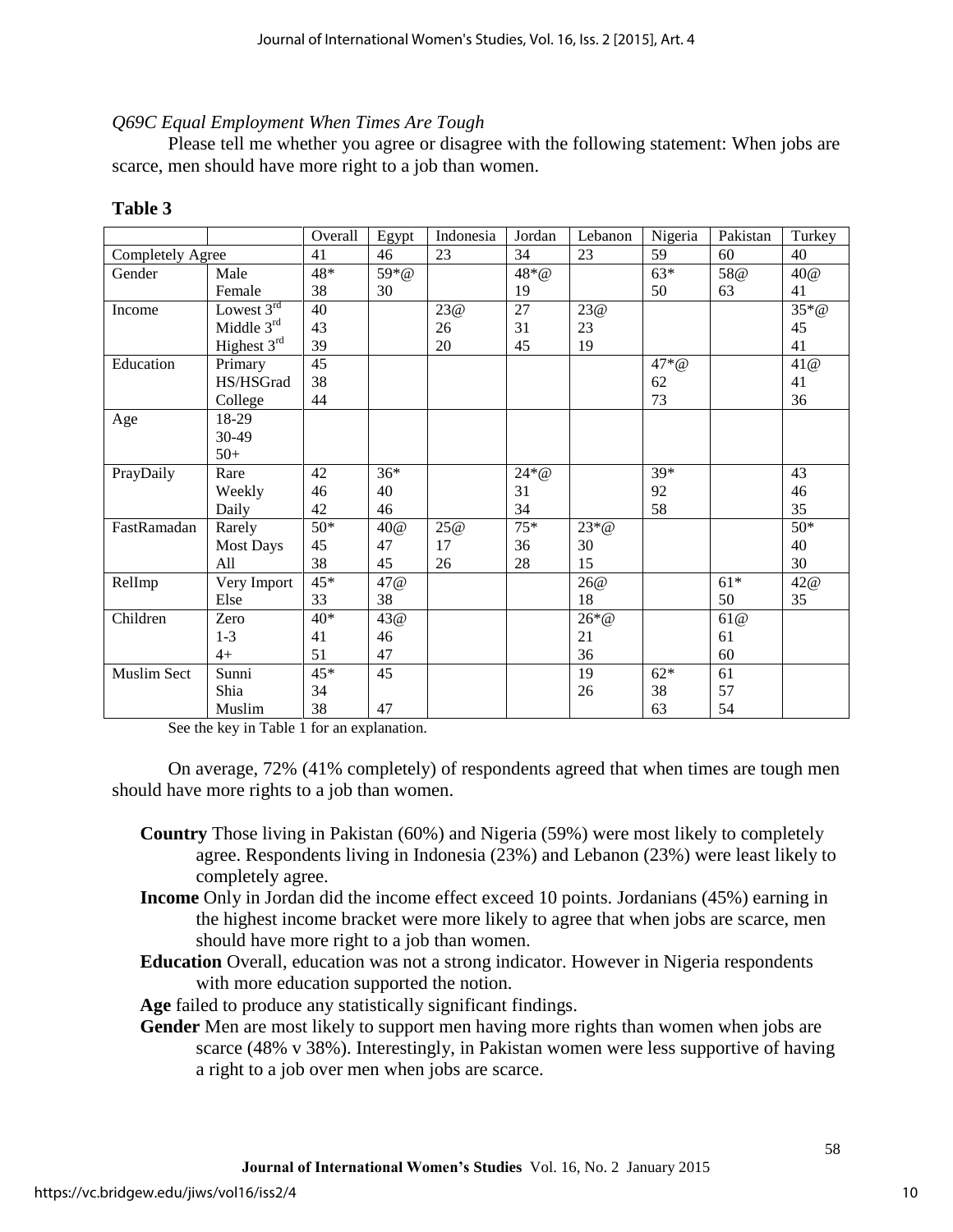- **Children** Overall, respondents with more children are more likely to agree that when jobs are scarce, men should have more right to a job than women.
- **Pray Daily** In only four countries the effects were greater than 10 points. In Egypt (46%) and Jordan (34%) those who prayed daily agreed with the statement. However, a "U shape" relationship occurred in Nigeria (92%) and Turkey (46%); respondents who prayed weekly agreed that men should have more rights to a job when jobs are scarce than those who rarely prayed or prayed daily.
- **Fast Ramadan** Overall, those who rarely fasted were more supportive of men having more rights to a job than women when jobs are scarce. Particularly in Jordan (75%) those who rarely fasted supported men having more rights to a job than women when jobs are scarce.
- **Religious Importance** Overall, those who believe religion is very important are more supportive of men having more rights to a job than women when jobs are scarce.
- **Muslim Sect** Overall, Sunnis gave more support of men having more rights to a job than women when jobs are scarce.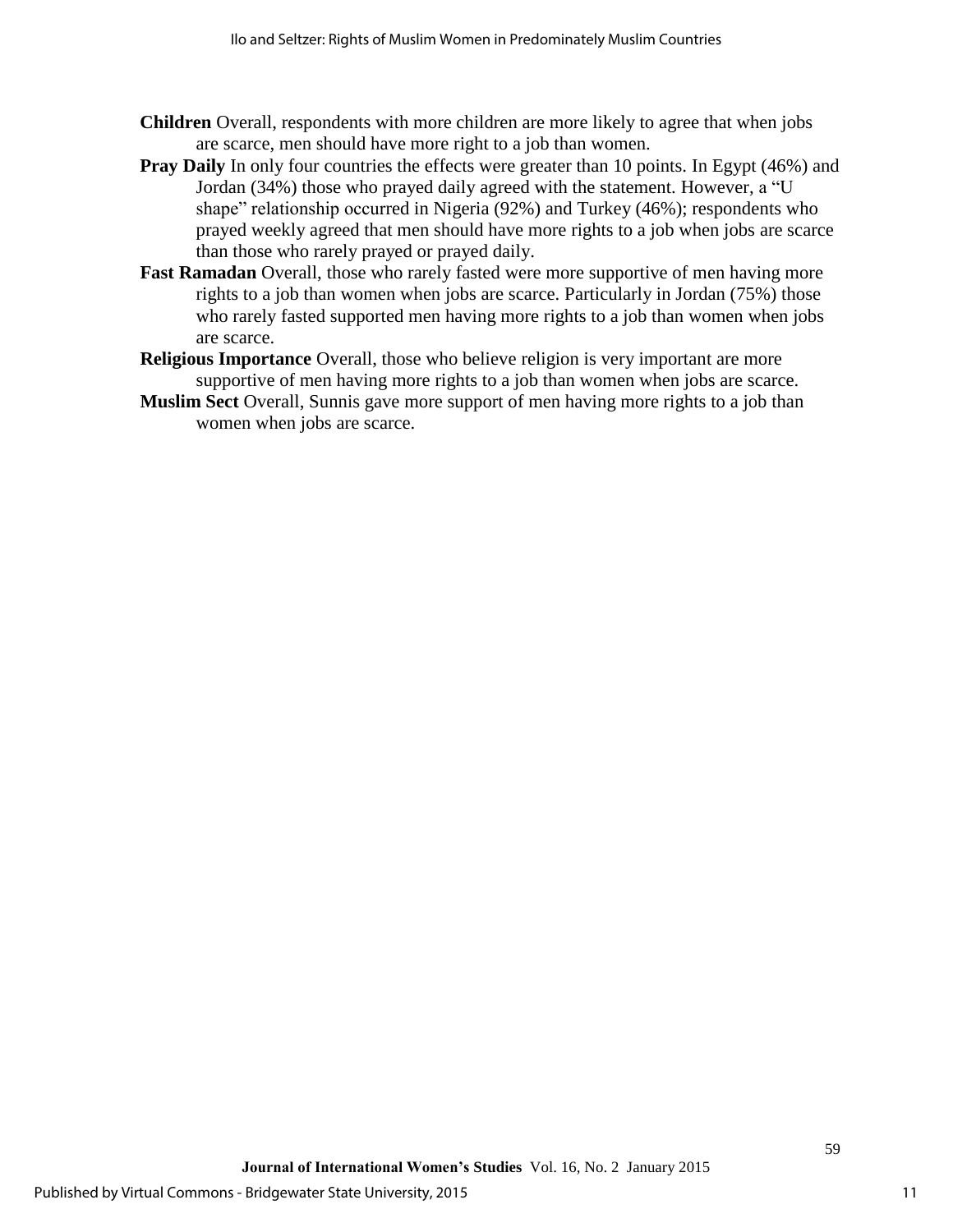*Q47 Men Get Better Paying Jobs Even When Women Are As Qualified* 

Please tell me whether you agree or disagree with the following statement: Men get more opportunities than women for jobs that pay well, even when women are as qualified as men for the job.

# **Table 4**

|                      |                  | Overall         | Egypt              | Indonesia | Jordan             | Lebanon | Nigeria | Pakistan | Turkey |
|----------------------|------------------|-----------------|--------------------|-----------|--------------------|---------|---------|----------|--------|
| <b>Totally Agree</b> |                  |                 | 44                 | 47        | 44                 | 23      | 72      | 69       | 58     |
| Gender               | Male             |                 |                    | 51@       |                    |         |         |          | 54*@   |
|                      | Female           |                 |                    | 43        |                    |         |         |          | 64     |
| Income               | Lowest 3rd       |                 | $47 * @$           | 56*       | $40 \times \omega$ |         |         |          |        |
|                      | Middle $3rd$     |                 | 43                 | 44        | 38                 |         |         |          |        |
|                      | Highest 3rd      |                 | 33                 | 40        | 48                 |         |         |          |        |
| Education            | Primary          | 59*             |                    | $54*$     | 45@                |         | $88*@$  |          |        |
|                      | HS/HSGrad        | 49              |                    | 44        | 41                 |         | 69      |          |        |
|                      | College          | 48              |                    | 36        | 47                 |         | 60      |          |        |
| Age                  | 18-29            |                 | $38 * @$           |           |                    |         |         |          |        |
|                      | 30-49            |                 | 47                 |           |                    |         |         |          |        |
|                      | $50+$            |                 | 49                 |           |                    |         |         |          |        |
| PrayDaily            | Rare             | 47              | $24*$              |           | $36 * @$           |         | 85*     | $60*$    | 58*    |
|                      | Weekly           | 50              | 34                 |           | 19                 |         | 40      | 65       | 54     |
|                      | Daily            | 55              | 46                 |           | 48                 |         | 74      | 72       | 65     |
| FastRamadan          | Rarely           | $\overline{55}$ |                    | $39 * @$  |                    |         | $52*$   |          |        |
|                      | <b>Most Days</b> | 55              |                    | 41        |                    |         | 72      |          |        |
|                      | All              | 51              |                    | 56        |                    |         | 77      |          |        |
| RelImp               | Very Import      | $56*$           | $50 \times \omega$ | $46 * @$  | $46*$              | 20@     | $75*@$  | $70*$    | $61*$  |
|                      | Else             | 39              | 18                 | 68        | 34                 | 27      | 46      | 59       | 51     |
| Children             | Zero             | 54              | $62 \times \omega$ |           |                    | 30@     | $61*$   |          | 56@    |
|                      | $1 - 3$          | 51              | 40                 |           |                    | 20      | 68      |          | 61     |
|                      | $4+$             | 60              | 46                 |           |                    | 29      | 80      |          | 58     |
| <b>Muslim Sect</b>   | Sunni            | $55*$           | $46*$              | $33*$     |                    | $32*$   | $82*$   |          |        |
|                      | Shia             | 31              |                    | 71        |                    | 14      | 70      |          |        |
|                      | Muslim           | 52              | 26                 | 47        |                    |         | 62      |          |        |

See the key in Table 1 for an explanation.

- **Country** The country with the most supporters of the statement that men get more opportunity than women for jobs that pay well, even when women are as qualified as men for the job is Nigeria (72%), followed by Pakistan (69%) and Turkey (58%). The least support came from Lebanon (23%).
- **Income** Overall, income was not a statistically significant indicator. Although in Egypt (47%) and Indonesia (56%) those who earn the least are more likely to agree that men get more opportunity than women for jobs that pay well, even when women are as qualified as men for the jobs.
- **Education** Overall, those with less education agree that men get more opportunity than women for jobs that pay well, even when women are as qualified as men for the jobs. The effect of education was particularly strong in Nigeria, where those with a primary education are more likely to agree.

**Age** had an extremely limited effect.

**Gender**, surprisingly, was not statistically significant overall. However in Turkey women are more likely to agree with this statement (64% v. 54%).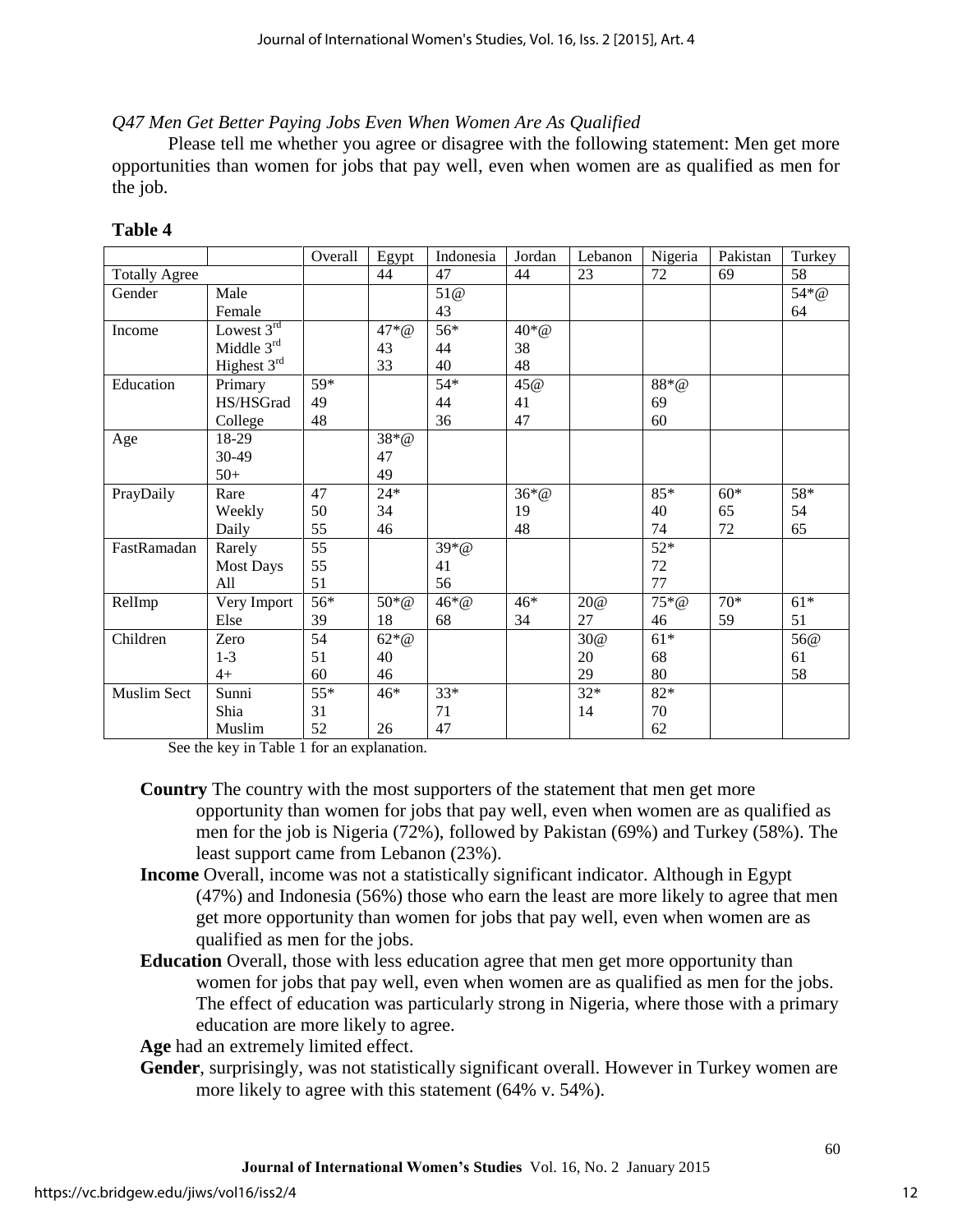- **Children** In Egypt (62%), those without children were more likely to agree, and the reverse occurred in Nigeria (80%) where those with four or more children were most likely to agree with the statement.
- **Pray Daily** People who prayed daily in Egypt, Jordan and Pakistan were more likely to agree that men get more opportunity than women for jobs that pay well, even when women are as qualified as men for the job. However, in Nigeria (85%) the reverse is true; respondents who rarely prayed were more likely to agree with the statement.
- **Fast Ramadan** In Nigeria (77%) and Indonesia (56%) those who fasted every day during Ramadan agreed with the statement.
- **Religious Importance** In most countries, those who deem religion as very important were more likely to support the statement. However, in Indonesia, those who state religion is not very important were also more likely to agree.
- **Muslim Sect** Overall, Shias are least likely to agree that men get more opportunity than women for jobs that pay well, even when women are as qualified as men for the job. Indonesian Shias (71%) are more likely to agree.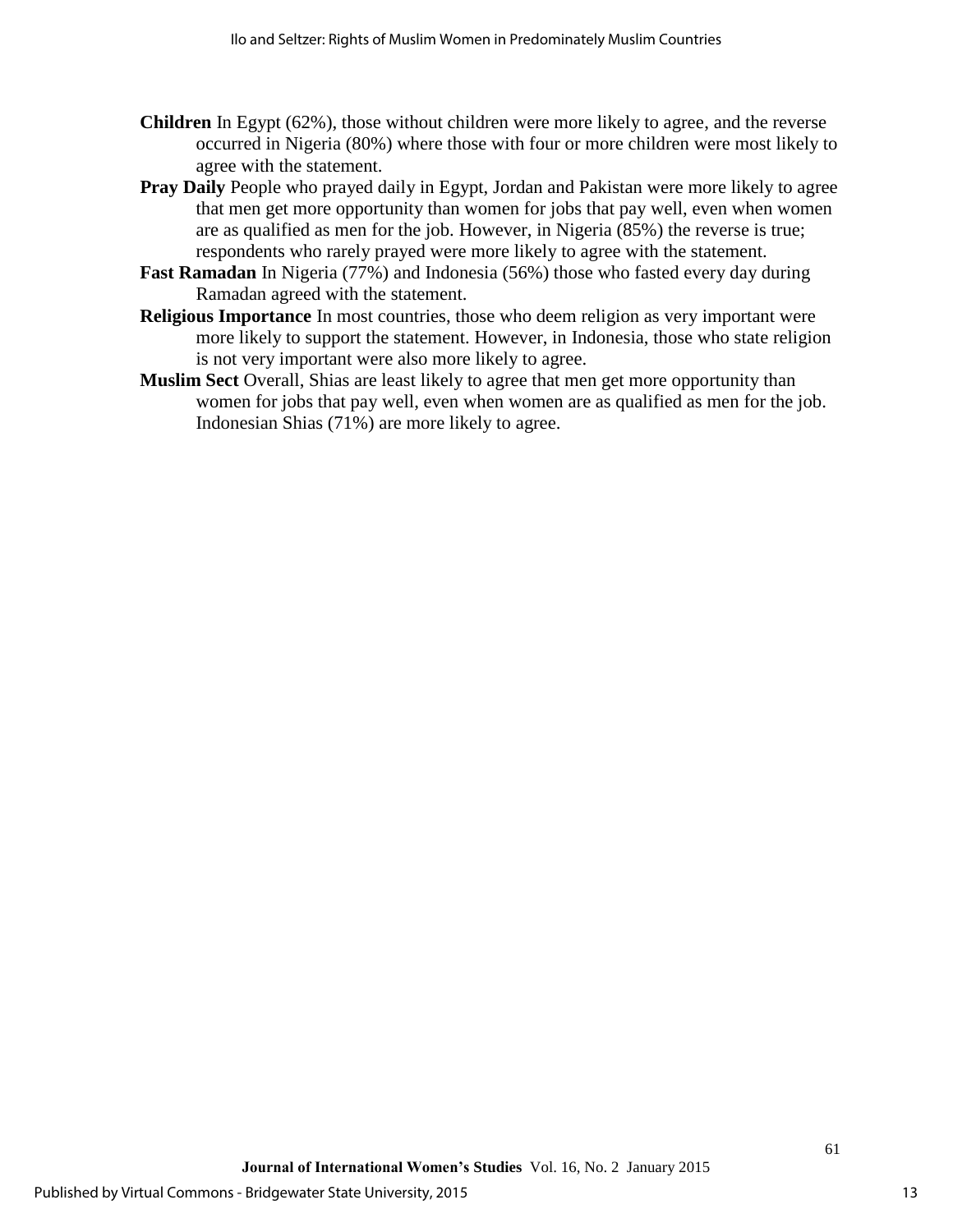# *Q6 Better Life Men or Women?*

Please tell me when all things are considered who has a better life in this country―men or women?

### **Table 5**

|                       |                  | Overall         | Egypt | Indonesia | Jordan             | Lebanon       | Nigeria  | Pakistan | Turkey   |
|-----------------------|------------------|-----------------|-------|-----------|--------------------|---------------|----------|----------|----------|
| Men have better lives |                  |                 | 35    | 29        | 28                 | 18            | 54       | 40       | 36       |
| Gender                | Male             | 31              |       |           | $21 \times \omega$ |               |          | 42@      | $21 * @$ |
|                       | Female           | 38              |       |           | 36                 |               |          | 38       | 49       |
| Income                | Lowest $3rd$     |                 |       |           | $27 * @$           | $23 * @$      | $43 * @$ |          |          |
|                       | Middle $3rd$     |                 |       |           | 24                 | 17            | 63       |          |          |
|                       | Highest 3rd      |                 |       |           | 35                 | 13            | 68       |          |          |
| Education             | Primary          | 37              | 39*   |           |                    |               |          |          |          |
|                       | HS/HSGrad        | 32              | 33    |           |                    |               |          |          |          |
|                       | College          | 33              | 28    |           |                    |               |          |          |          |
| Age                   | 18-29            | 36              |       |           |                    |               |          | 44@      | $40*$    |
|                       | 30-49            | 35              |       |           |                    |               |          | 39       | 36       |
|                       | $50+$            | 32              |       |           |                    |               |          | 35       | 29       |
| PrayDaily             | Rare             | 33              | $16*$ |           | $19*@$             |               | $62*$    | 46@      | $36*$    |
|                       | Weekly           | 29              | 30    |           | 12                 |               | 28       | 37       | 30       |
|                       | Daily            | 36              | 36    |           | 32                 |               | 56       | 41       | 41       |
| FastRamadan           | Rarely           |                 |       |           |                    | $11 \times Q$ | $29*@$   |          | $30*$ @  |
|                       | <b>Most Days</b> |                 |       |           |                    | 14            | 47       |          | 39       |
|                       | All              |                 |       |           |                    | 23            | 62       |          | 25       |
| RelImp                | Very Import      | 36              | $37*$ |           |                    | 17@           | 56*      | 40@      |          |
|                       | Else             | 28              | 24    |           |                    | 18            | 36       | 44       |          |
| Children              | Zero             | $\overline{32}$ |       |           | $46 * @$           |               |          |          | $29*$    |
|                       | $1 - 3$          | 34              |       |           | 29                 |               |          |          | 40       |
|                       | $4+$             | 37              |       |           | 24                 |               |          |          | 36       |
| <b>Muslim Sect</b>    | Sunni            | 36              | $37*$ | $31*$     | 29                 | 20            | $60*$    | $40*$    | $37*$    |
|                       | Shia             | 28              |       | 57        |                    | 15            | 60       | 50       | 100      |
|                       | Muslim           | 29              | 14    | 27        | 21                 |               | 41       | 38       | 29       |

See the key in Table 1 for an explanation.

- **Country** Nigerians (54%) were most likely to believe that men have a better life in Nigeria compared to women. However, in Lebanon the majority do not believe men have better lives.
- **Income,** overall, did not have a significant effect. In Nigeria, those in the highest income bracket agreed that men have better lives.
- **Education** Only in Egypt (39%) was there some education effect where those with a primary education were more likely to believe men have better lives.
- **Age** Only in Turkey was there a difference of greater than 10 points where the younger people believed men have a better life.
- **Gender** Overall, women agreed more that men have a better life, however in Pakistan (42%) men agreed more that they did in fact have better lives than women.
- **Children** In Jordan (46%) respondents without any children were more likely to believe men have a better life.
- **Pray Daily** In Egypt and Jordan the more one prayed the more likely there were to agree that men have a better life. In addition the most pronounced "U-shape" relationship occurred in Nigeria (62%) those who rarely prayed and those who prayed daily (56%)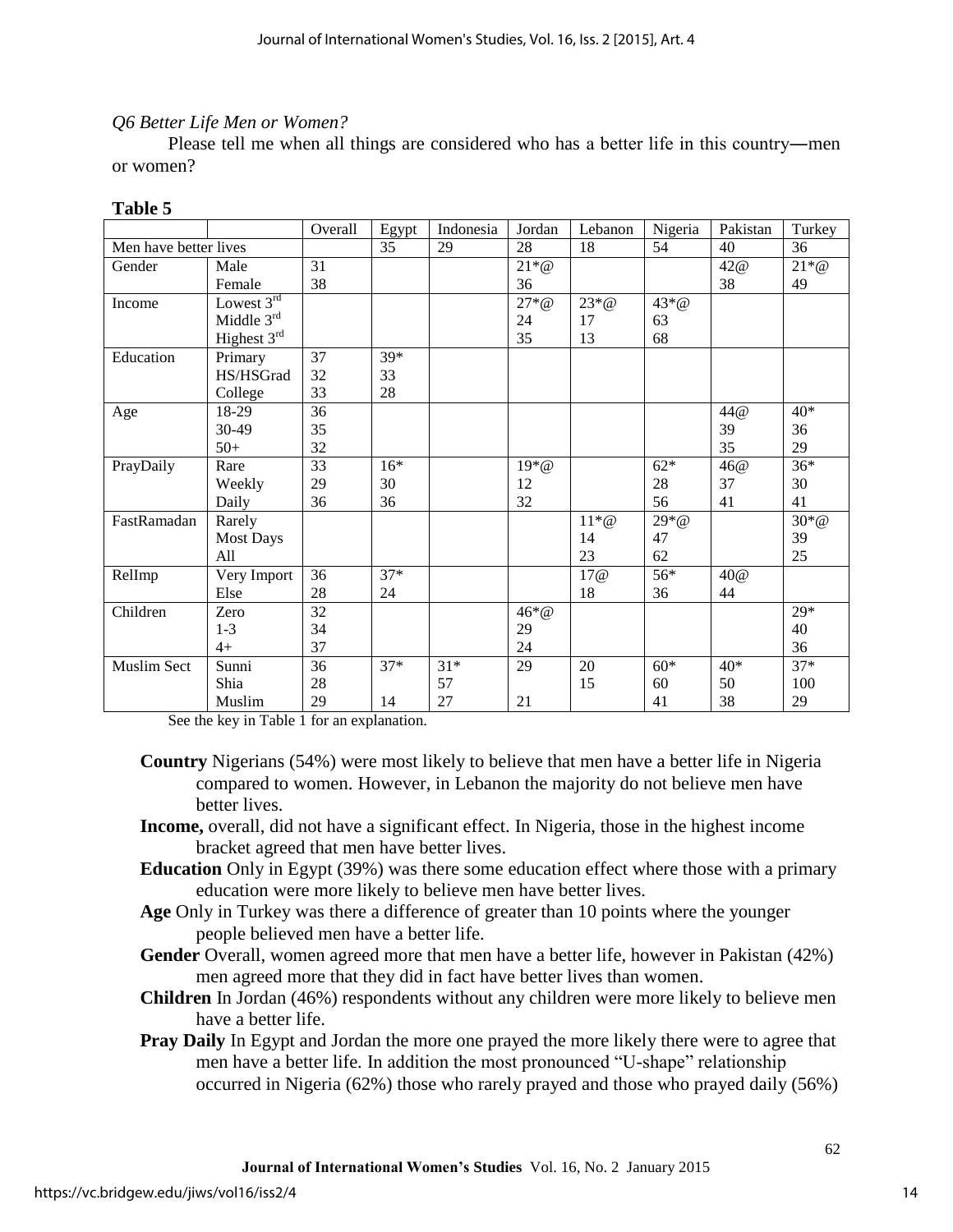believed men have a better life in their country parallel "U-shape" relationships also occurred in Pakistan and Turkey.

- **Fast Ramadan,** overall, is not statistically significant. However, in Nigeria (62%) respondents who fasted throughout the month of Ramadan believed men have a better life. Only 23% of Lebanese who fasted the entire month believed men have a better life.
- **Religious Importance** Those in Egypt (37%) and Nigeria (56%) who believed religion is very important stated men have better lives in their respective countries.
- **Muslim Sect** Overall, Turkish (100%), Indonesian (57%) and Pakistani (50%) Shias along with Nigerian Shias and Sunnis (60%) all believe their men have better lives in their respective countries. People who consider themselves Muslim were less likely to believe men have better lives.

# **Conclusion**

Contrary to expectations, the indicators that we believed would yield a positive view of gender equity failed to consistently have an effect. Youth, education, socioeconomic status and gender did not always equate to one's support of women's rights. As noted by Inglehart and Norris (2003b) in their article, "Younger generations in Muslim societies have remained almost as traditional as their parents and grandparents" (2003:68). We assumed that religiosity and class would give way to a causational relationship for support of women's rights. As Sullivan argued in her article, such factors would have an effect on one's view of gender equality, which we found was not always the case. This paper served as an illustration of how diverse nations with large Muslim populations view gender parity. Although there are broad majorities that support gender quality, there are still reservations when it comes to specifics and how these specifics will affect men.

## *Country*

Overall, the nation that is most supportive of women's rights in the abstract is Lebanon, followed by Turkey and Pakistan. The least supportive nation was Nigeria, where 39% of respondents agreed that women should have equal rights with men.

Examining the questions on what should occur in these nations with respect to gender parity the Lebanese (70%) and the Turkish (70%) were most supportive of gender equality. The majority of respondents in those two nations believe women should be able to work outside of the home.

Lastly, looking at the realities in these countries, those in Pakistan (60%) and Nigeria (59%) are least supportive of gender equality. The majority of Pakistanis and Nigerians agree that when jobs are scarce, men should have more right to a job than women. Respondents in Nigeria (72%), Pakistan (69%) and Turkey (58%) perceive gender inequality in the realities of their respective countries. These respondents agreed that men get more opportunities than women for jobs that pay well, even when women are as qualified as men for the job. Finally, when asked who has a better life in their country−men or women, only 54% in Nigeria agree that men have better lives.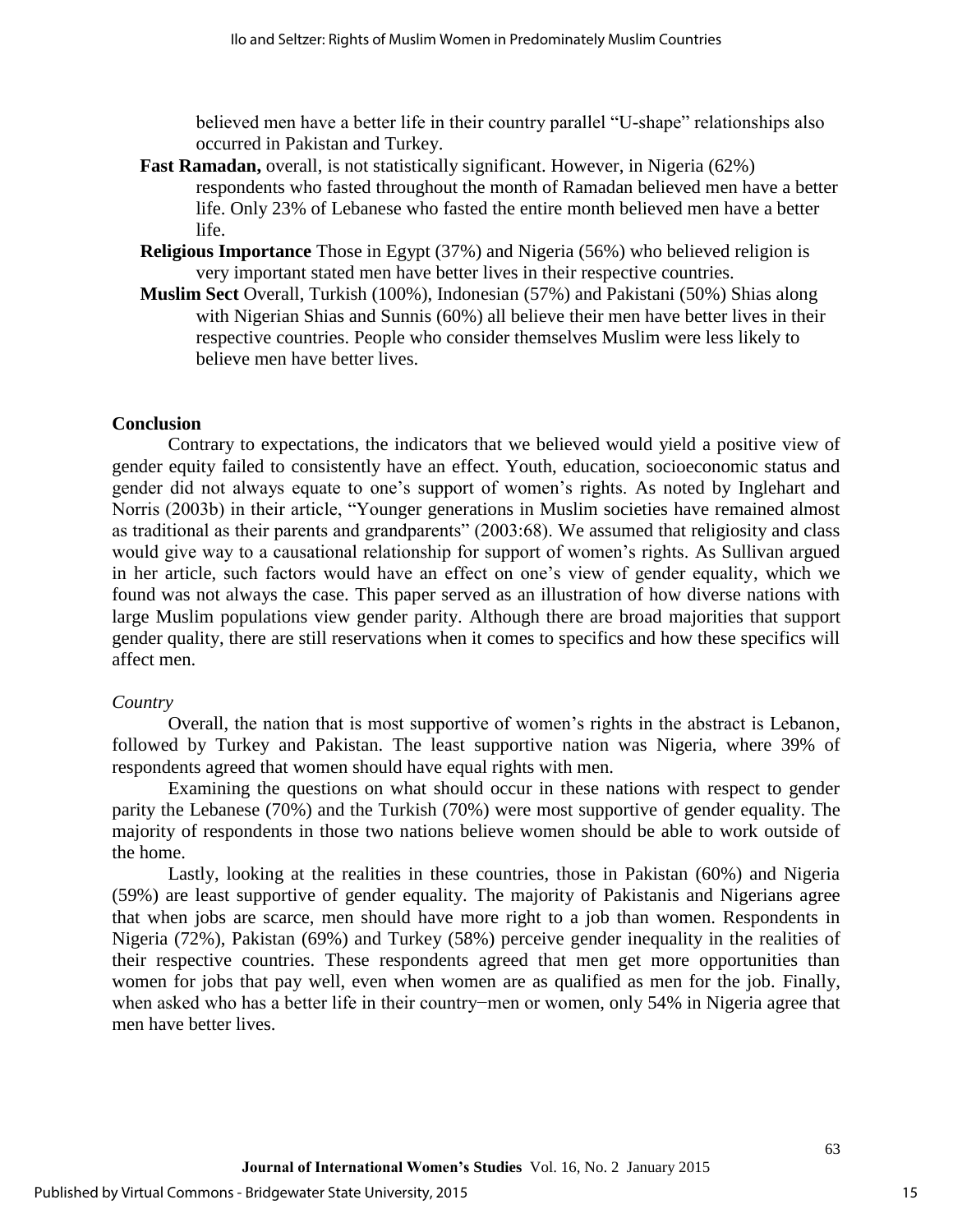#### *Gender*

We expected that women would support gender equality more than men. The literature also suggested that women would be more supportive of women's rights than men. What we discovered was that, overall, women in Turkey (95%) and Pakistan (92%) are more likely to support gender equality in the abstract. Double-digit gender gaps are evident in Egypt, Jordan and Indonesia. Majorities among both men and women (except in the case of Nigeria where it is only women) in these countries agree that women should have the same rights as men. In Nigeria only (27%) of men believe in gender equality and 52% of Nigerian women (barely half) endorse equality. The data supports the research of Iglehart and Norris and Davis and Robinson who contended that women were more likely to support women's rights than men. However, Nigeria appears to be an anomaly. Nigerian women were the least supportive of having equal rights with their male compatriots.

 Male and female respondents in Lebanon and Turkey agree that women should be allowed to work outside of the home; although Lebanese women (75%) were more supportive than their men. As with gender parity in the abstract, double-digit gender gaps are evident in Pakistan (67% vs. 32%) and Nigeria (51% vs. 35%) where the women are more supportive of what should occur in their nations with respect to women's right to be able to work outside of the home.

 Overall, men reinforced the reality of gender inequality in Nigeria (63%), Egypt (59%) and Jordan (48%); however, in Pakistan, women (63%) support gender inequality in their country. The majority of these respondents agreed that when jobs are scarce, men should have more right to a job than women. In Turkey 64% of women and 54% of men agree that men get more opportunities for good paying jobs even when women are as qualified for the positions. Gender had a limited effect when asked who between the sexes has a better life. Only in Turkey were the effects of gender strong. Almost half of Turkish women (49%) believe men have better lives in their country.

#### *Income*

Our expectations were that respondents in the higher income brackets would be more supportive of gender parity. The literature also supported our notion that those who earn more money would be more accepting. The data revealed that the effects of income were particularly strong in Nigeria and Indonesia. When asked if women should have equal rights as men, 53% of Nigerians in the lowest income bracket are more likely to support equality in the abstract, whereas in Indonesia, 75% of the respondents in the highest income bracket support gender parity in the abstract.

In observing what should occur with gender equality, Lebanese (82%) and Pakistani (53%) respondents in the highest income bracket support women's right to work outside of the home. In Turkey, broad majorities in all three income brackets support women working outside of the home. These findings support and contest the literature; Rizzo et al. found that those with a higher income are more tolerant and accepting.

Income had a limited effect on the realities of women's rights, when asked whether men get more opportunities at good paying jobs even when women are as qualified, 56% of Indonesians in the lowest income bracket agreed. Income also had a limited effect when asked whether men or women had a better life. Income was a strong indicator in Nigeria; 68% of those in the highest income bracket agreed that men have better lives.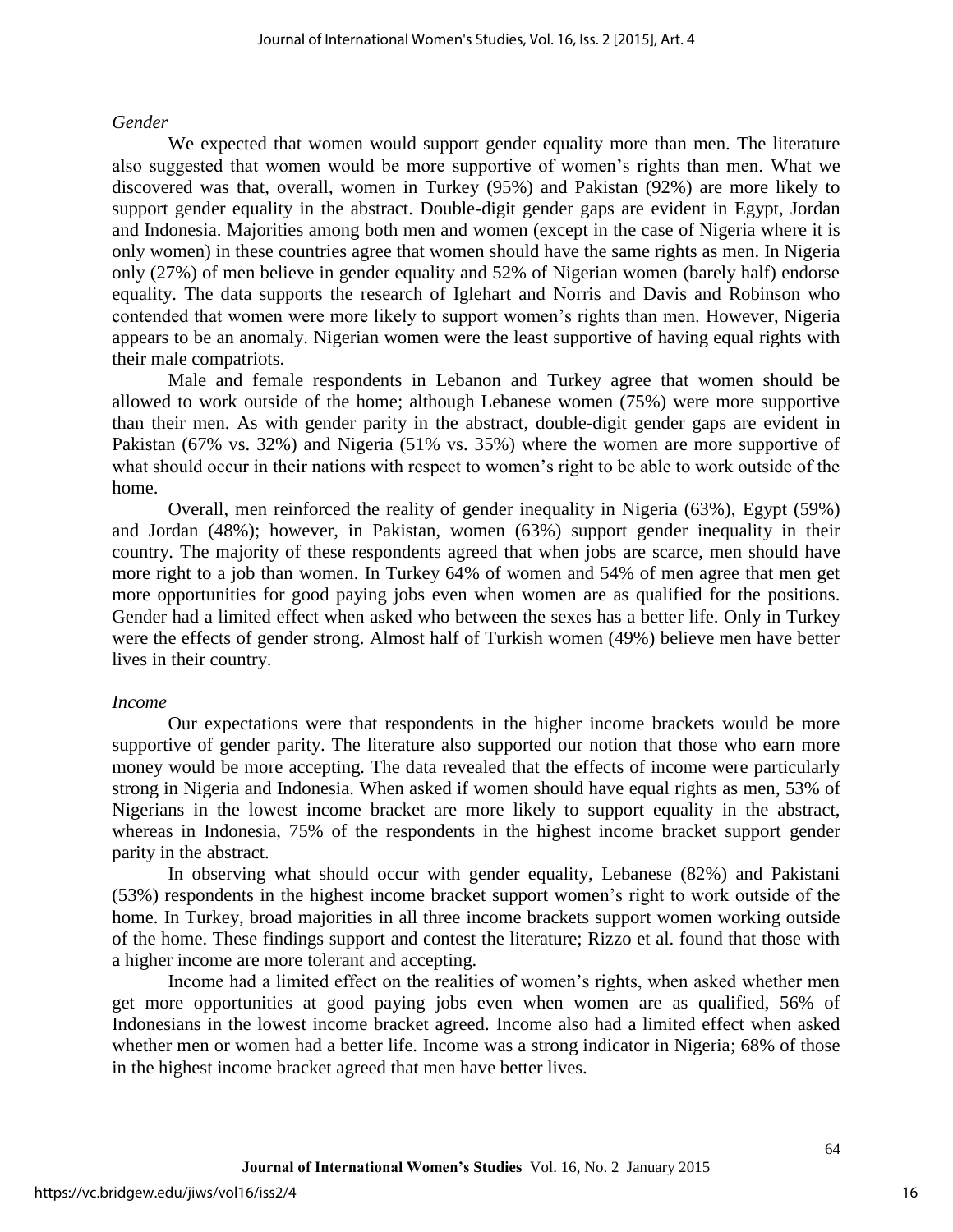#### *Education*

We expected respondents with higher levels of education to be more supportive of women's rights. Research indicates that individuals with more education tend to be more tolerant. We discovered that in Egypt, those with college degrees were more in favor of women's rights in the abstract affirming what the literature stated. The literature according to Ertürk suggested that those with a college education should be more tolerant of others.

Education was particularly strong in Lebanon and Pakistan in terms of what should occur in gender equality. In Lebanon broad majorities at all education levels support the notion of women being able to work outside of the home. The highest support came from Lebanese high school graduates where 77% agree. In Pakistan, 63% of college graduate respondents support women's right to work outside of the home. The findings were supported by what Davis and Robinson (1991) called the enlightenment thesis; however, Nigeria contradicted the literature. Nigerians without a college education were more supportive of gender parity in the abstract and barely less than half (48%) of high school graduates support women working outside of the home, which may be explained by Davis and Robinson's (1991) discussion of the reproductive thesis.

Education had a limited effect on the realities of women's rights when asked whether men get more opportunities at good paying jobs even when women are as qualified. Education as an indicator was only strong in Nigeria (88%) and Indonesia (54%) where those with a primary education agreed.

#### *Age*

In our hypothesis we state that younger respondents would be more supportive of gender equity. All of the literature suggested that generation shifts occur and the gap between young and old helps foster in change. The results of the effects of age proved to be the most surprising. Age had an extremely limited overall effect.

#### *Children*

Our expectation was that the respondents without children would be more supportive of women's rights. As the literature suggested, Rizzo et al. argued the more children a family has indicated the low status of women. The effects of children were strong in Indonesia. Indonesians with fewer children were most supportive of gender equality in the abstract.

The effects of children were also strong in Lebanon on what should occur in the gender equality debate. Lebanese (86%) respondents with four or more children supported the idea that women should be allowed to work outside of the home.

When examining the realities of life, in Pakistan, when asked when jobs are scarce, men should have more right to a job than women broad majorities with (60%) and without (61%) children agreed. In Jordan and Egypt, when asked about the realities in their nation, the question considering who has a better life—men or women, 46% of Jordanians without children agreed that men have better lives, and in Egypt 62% of Egyptians without children agreed that men get more opportunities for well-paying jobs even when women are as qualified for those positions. However, in Nigeria 80% of Nigerians with four or more children agreed. When asked whether men get more opportunities at well-paying jobs even when women are as qualified, 62% of Egyptian respondents without children agreed with the statement. In Nigeria, 80% of those with four or more children and 61% of Turkish respondents with 1-3 children agreed.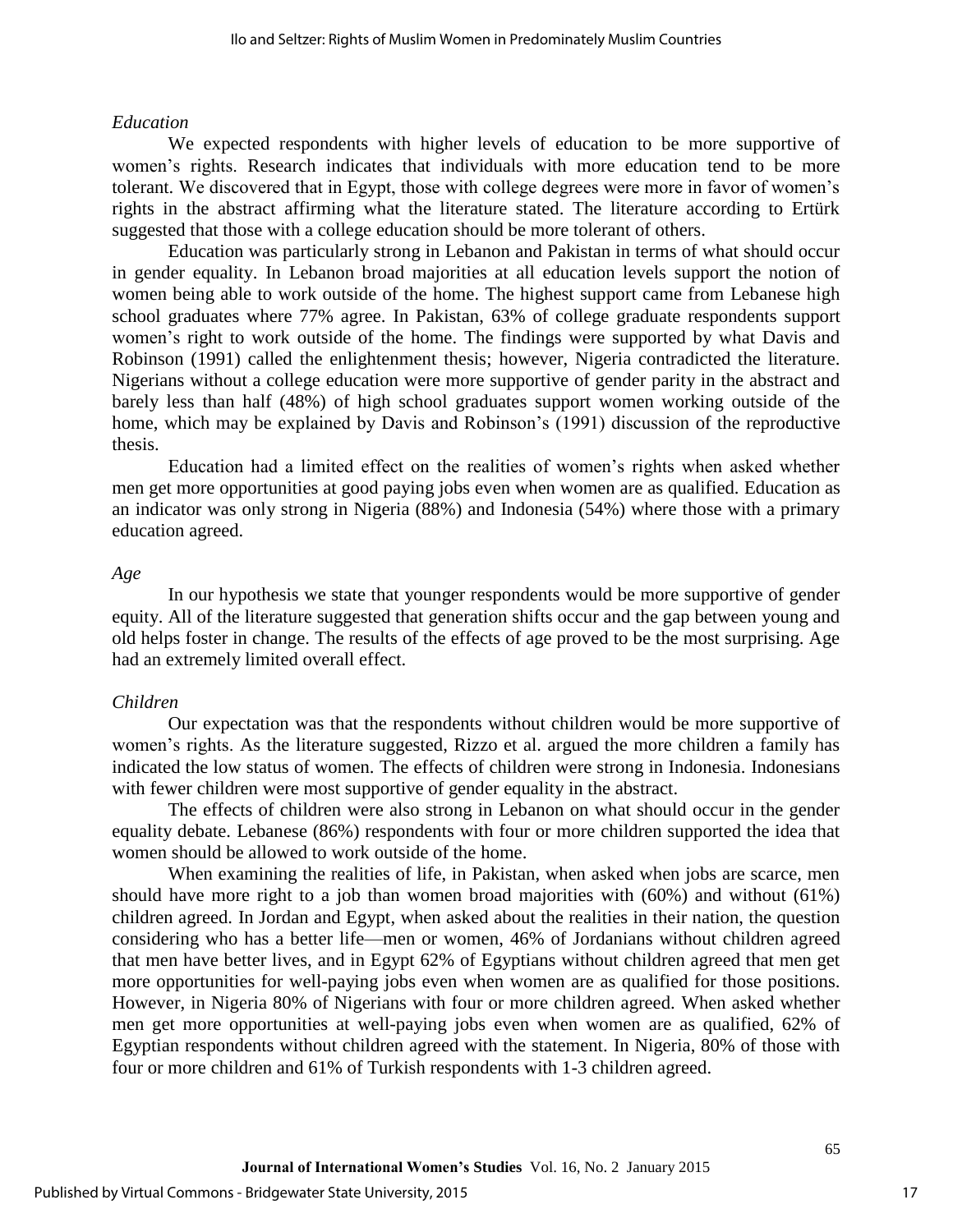## *Religiosity*

There are three different indicators that examined the level of religiosity, and each had different effects. The indicators are how often one prayed, how often they fasted during the month of Ramadan and whether they deemed religion as very important in their lives. We expected that high levels of religiosity would equate to lower support of gender equity. As Niels Spierings et al. noted, because Islam is a patriarchal religion, respondents would be unsupportive of women's rights. The data indicated that religiosity had a limited effect on support for gender equality in the abstract. Respondents who rarely prayed in Egypt (84%) and Pakistan (90%) believe women should have equal rights with men. In Nigeria, 80% of those who prayed weekly believe in gender equity. Also in Nigeria, 67% of those who do not deem religion as very important support equal rights. In Egypt, 74% of those who consider themselves Muslim believe women should have equal rights with men.

 In Egypt, those prayed less agreed that women should be able to work outside of the home. Nigerians (68%) who prayed weekly also agreed that women should be able to work outside of the home. Turkish (81%) respondents who rarely prayed agreed as well. Lebanese (81%) respondents who fasted throughout the month of Ramadan supported gender equity. In Nigeria (59%) and Turkey (74%) those who rarely fasted during Ramadan supported women working outside of the home. Lebanese (77%) Sunnis and 100% of Turkish Shias agree that women should be able to work outside of the home.

72% of those in Pakistan and 65% of those in Turkey who pray every day agreed that men get more opportunity for good paying jobs even when women are as qualified. In Nigeria, 85% of the respondents who rarely prayed agreed with the statement. 77% of those in Nigeria and 56% of those in Indonesia who fasted throughout the month of Ramadan also agreed that men get more opportunities for well-paying jobs even when women are as qualified. Lastly, those in Egypt (50%), Nigeria (75%), Pakistan (70%) and Turkey (61%) who deem religion to be very important in their lives agreed; however, in Indonesia, 68% of respondents who do not believe religion to be very important agreed. Indonesian Shias (71%) and Nigerian Sunnis (82%) believe that men get more opportunities for well-paying jobs even when women are as qualified.

Also, when gauging the level of religiosity Nigerians (92%) who prayed weekly agreed that men should have more rights to a job than women. In Jordan (75%) and Turkey (50%) respondents who rarely fasted were also in agreement with this statement. Nigerians (62%) who consider themselves Sunni also agreed that men should have more right to a job than women.

Religiosity had a particularly strong effect in Nigeria when asking whether men or women had a better life. Nigerians (62%) who rarely prayed agreed that men have better lives in Nigeria; however, those who fasted throughout the month of Ramadan (62%) also agreed that men have better lives. Nigerians (56%) who say religion is very important agreed that men have better lives in Nigeria. In Turkey (100%), Nigeria (60%), Indonesia (57%), and Pakistan (50%), respondents who are Shia agree that men have better lives.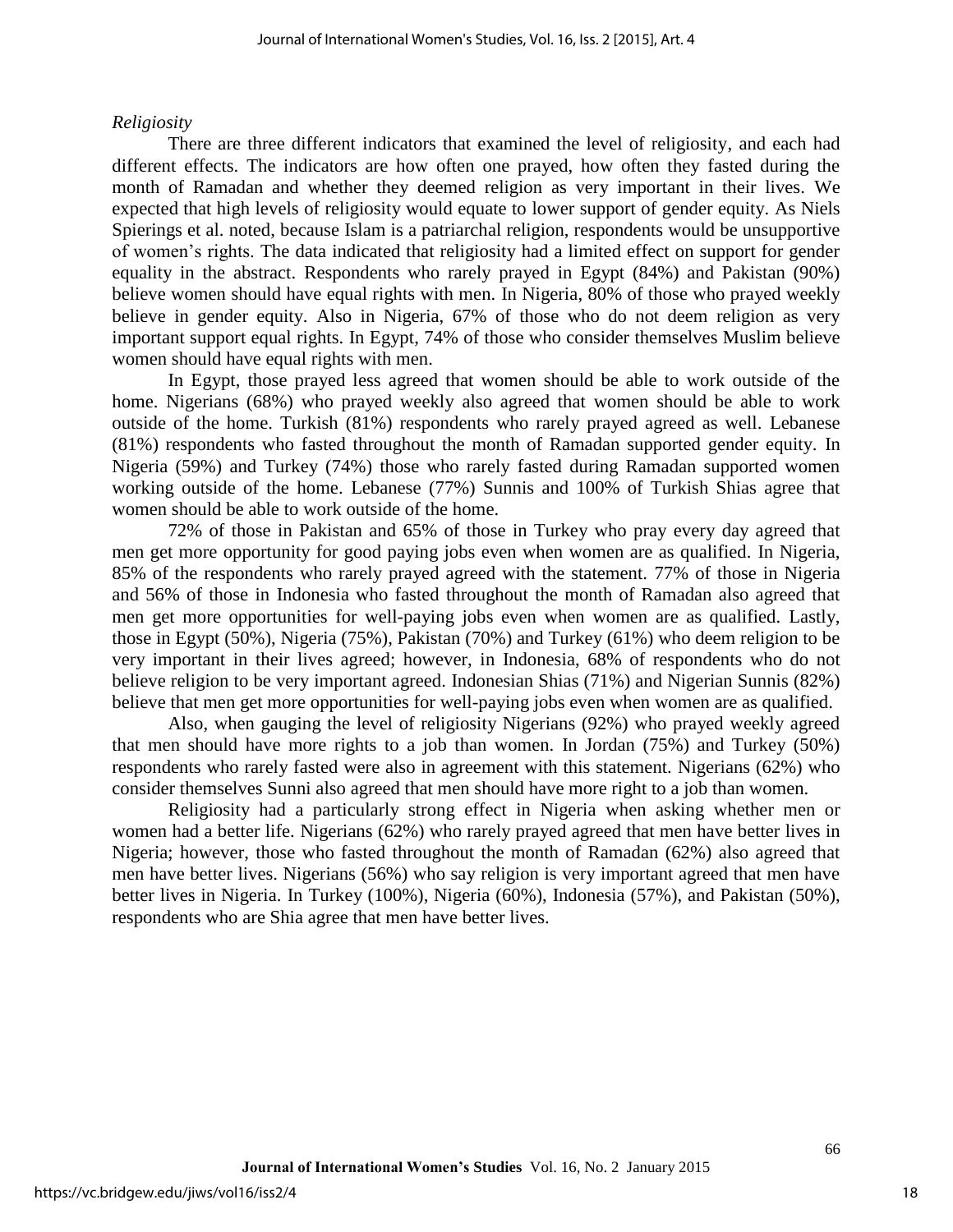## **References**

- Davis, N. & Robinson, R. (1991). Men's and Women's Consciousness of Gender Inequality: Austria, West Germany, Great Britain, and the United States. *American Sociological Review*, 56, No. 1, 72-84.
- Inglehart, R. (1977). The Silent Revolution: Changing Values and Political Styles Among Western Publics. Princeton, NJ: Princeton University Press.
- Inglehart, R. & Norris, P. (2003). *Rising Tide: Gender Equality and Cultural Change Around the World*. Cambridge, UK: Cambridge University Press.
- Inglehart, R. & Norris, P. (2003). The True Clash of Civilizations. *Journal of Foreign Policy*, 135, 62-70.
- Lerner, D. (1958). *The Passing of Traditional Society*. Macmillan Pub Co.
- Marx, M. & Tripp, A. (Eds.). 2006. *Global Feminism: Transnational Women's Activism, Organizing, and Human Rights* New York, NY: New York University Press.
- http://www.pewglobal.org/files/2010/07/Pew-Global-Attitudes-2010-Gender-Report-July-1-12- 01AM-EDT-NOT-EMBARGOED.pdf
- Rizzo, H., Abdel-Latif, A., Meyer, K. (2007). The Relationship Between Gender Equality and Democracy: A Comparison of Arab Versus Non-Arab Muslim Societies. *Sociology*, 41, 1151-1170.
- Spierings, N., Smits, J. & Verloo, M. (2005). On the Compatibility of Islam and Gender Equality Effects of Modernization, State Islamization, and Democracy on Women's Labor Market Participation in 45 Muslim Countries. *Social Indicator Research,* 90, 503-522
- Sullivan, D. (1991). Gender Equality and Religious Freedom: Toward A Framework for Conflict Resolution. *Journal of International Law and Politics*, 24, 795-856.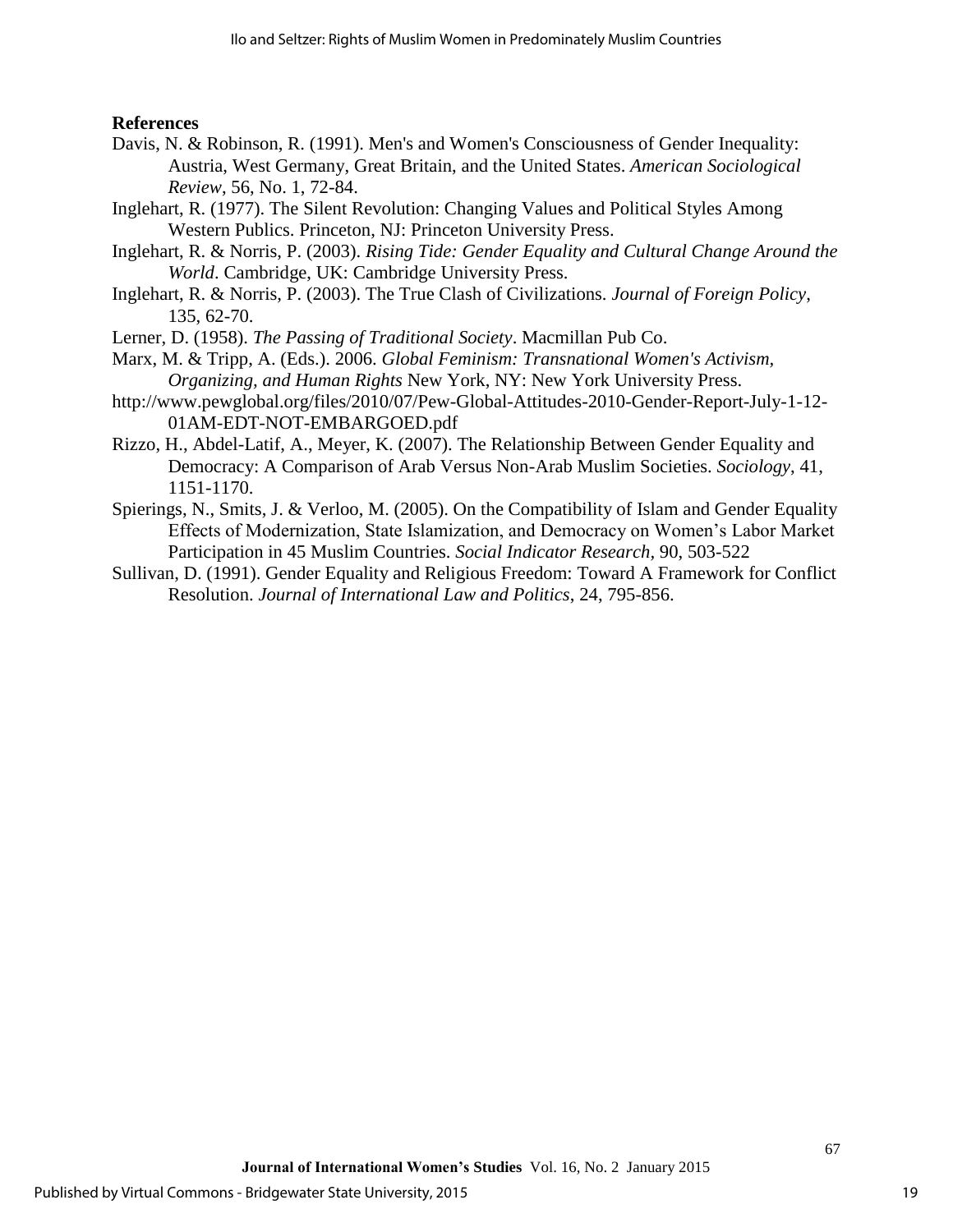# **Appendix**

# *Egypt*

Sample design: Multi-stage cluster sample stratified by all four regions (excluding Frontier governorates for security reasons–less than 2% of the population) proportional to population size and urban/rural population

Mode: Face-to-face adults 18 plus Languages: Arabic Fieldwork dates: April 12–May 3, 2010 Sample size: 1,000 Margin of Error:  $\pm 4.0$  percentage points Representative: Adult population

## *Indonesia*

Sample design: Multi-stage cluster sample representative of roughly 88% of the population (excluding Papua and remote areas or provinces with small populations) proportional to population size and urban/rural population Mode: Face-to-face adults 18 plus Languages: Bahasa Indonesia Fieldwork dates: April 16–April 29, 2010 Sample size: 1,000 Margin of Error:  $\pm 4.0$  percentage points Representative: Adult population (excludes 12% of population)

# *Lebanon*

Sample design: Multi-stage cluster sample stratified by Lebanon's six major regions (excluding a small area in Beirut controlled by a militia group and a few villages in the south Lebanon, which border Israel and are inaccessible to outsiders) and proportional to population size and urban/rural population Mode: Face-to-face adults 18 plus

Languages: Arabic Fieldwork dates: April 12–May 3, 2010 Sample size: 1,000 Margin of Error:  $\pm 4.0$  percentage points Representative: Adult population

# *Jordan*

Sample design: Multi-stage cluster sample stratified by region and Jordan's 12 governorates and proportional to population size and urban/rural population Mode: Face-to-face adults 18 plus Languages: Arabic Fieldwork dates: April 12–May 3, 2010 Sample size: 1,000 Margin of Error:  $\pm 4.0$  percentage points Representative: Adult population